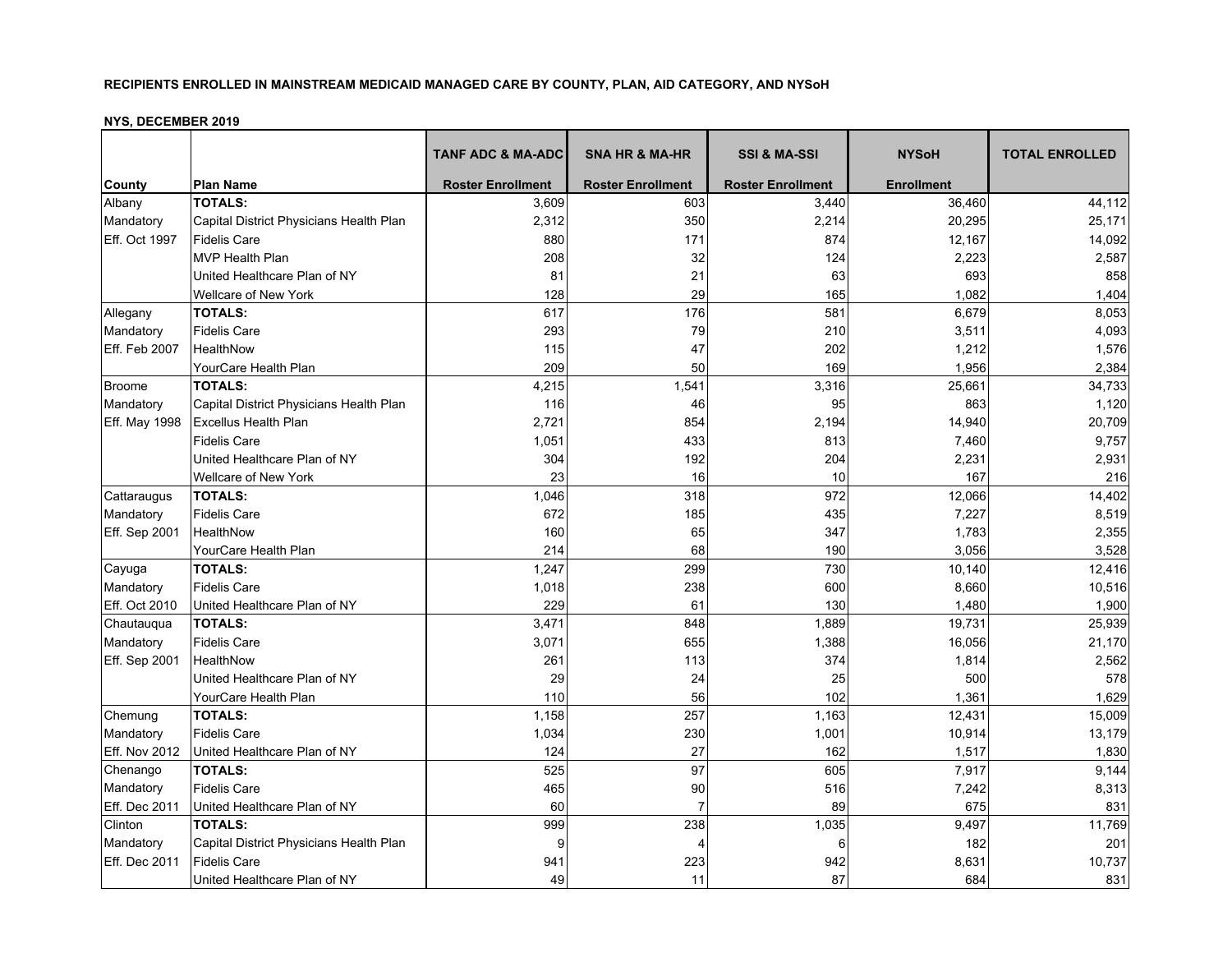|                      |                                         | <b>TANF ADC &amp; MA-ADC</b> | <b>SNA HR &amp; MA-HR</b> | <b>SSI &amp; MA-SSI</b>  | <b>NYSoH</b>      | <b>TOTAL ENROLLED</b> |
|----------------------|-----------------------------------------|------------------------------|---------------------------|--------------------------|-------------------|-----------------------|
| County               | <b>Plan Name</b>                        | <b>Roster Enrollment</b>     | <b>Roster Enrollment</b>  | <b>Roster Enrollment</b> | <b>Enrollment</b> |                       |
| Columbia             | <b>TOTALS:</b>                          | 756                          | 169                       | 563                      | 7,977             | 9,465                 |
| Mandatory            | Capital District Physicians Health Plan | 333                          | 64                        | 310                      | 2,883             | 3,590                 |
| Eff. Oct 1997        | <b>Fidelis Care</b>                     | 372                          | 87                        | 230                      | 4,332             | 5,021                 |
|                      | <b>MVP Health Plan</b>                  | 34                           |                           | 12                       | 461               | 516                   |
|                      | United Healthcare Plan of NY            | 17                           |                           | 11                       | 301               | 338                   |
| Cortland             | <b>TOTALS:</b>                          | 848                          | 267                       | 469                      | 6,391             | 7,975                 |
| Mandatory            | <b>Fidelis Care</b>                     | 706                          | 225                       | 376                      | 5,795             | 7,102                 |
| Eff. May 2007        | Molina Healthcare                       | 142                          | 42                        | 93                       | 596               | 873                   |
| Delaware             | <b>TOTALS:</b>                          | 438                          | 79                        | 286                      | 6,357             | 7,160                 |
| Mandatory            | <b>Fidelis Care</b>                     | 438                          | 79                        | 286                      | 6,357             | 7,160                 |
| <b>Eff. May 2011</b> |                                         |                              |                           |                          |                   |                       |
| <b>Dutchess</b>      | <b>TOTALS:</b>                          | 2,133                        | 391                       | 1,940                    | 32,305            | 36,769                |
| Mandatory            | <b>Fidelis Care</b>                     | 769                          | 184                       | 766                      | 16,016            | 17,735                |
| Eff. Apr 2007        | <b>MVP Health Plan</b>                  | 1,136                        | 156                       | 918                      | 13,246            | 15,456                |
|                      | United Healthcare Plan of NY            | 55                           | 27                        | 61                       | 902               | 1,045                 |
|                      | Wellcare of New York                    | 173                          | 24                        | 195                      | 2,141             | 2,533                 |
| Erie                 | <b>TOTALS:</b>                          | 23,499                       | 3,932                     | 12,674                   | 128,731           | 168,836               |
| Mandatory            | <b>Excellus Health Plan</b>             | 249                          | 86                        | 107                      | 2,293             | 2,735                 |
| <b>Eff. May 1998</b> | <b>Fidelis Care</b>                     | 7,523                        | 1,209                     | 3,433                    | 40,022            | 52,187                |
|                      | HealthNow                               | 2,371                        | 529                       | 2,146                    | 15,786            | 20,832                |
|                      | Independent Health Association          | 7,807                        | 1,120                     | 4,064                    | 42,277            | 55,268                |
|                      | United Healthcare Plan of NY            | 565                          | 126                       | 200                      | 3,005             | 3,896                 |
|                      | Wellcare of New York                    | 709                          | 183                       | 293                      | 6,235             | 7,420                 |
|                      | YourCare Health Plan                    | 4,275                        | 679                       | 2,431                    | 19,113            | 26,498                |
| <b>Essex</b>         | <b>TOTALS:</b>                          | 226                          | 52                        | 327                      | 4,448             | 5,053                 |
| Mandatory            | Capital District Physicians Health Plan | $\overline{2}$               |                           | 3                        | 100               | 106                   |
| Eff. Oct 2010        | <b>Fidelis Care</b>                     | 212                          | 48                        | 305                      | 4,121             | 4,686                 |
|                      | United Healthcare Plan of NY            | 12                           | 3                         | 19                       | 227               | 261                   |
| Franklin             | <b>TOTALS:</b>                          | 852                          | 199                       | 525                      | 6,589             | 8,165                 |
| Mandatory            | Capital District Physicians Health Plan | 12                           | 6                         | 4                        | 93                | 115                   |
| <b>Eff. May 2011</b> | <b>Fidelis Care</b>                     | 811                          | 178                       | 489                      | 6,303             | 7,781                 |
|                      | United Healthcare Plan of NY            | 29                           | 15                        | 32                       | 193               | 269                   |
| Fulton               | <b>TOTALS:</b>                          | 162                          | 39                        | 750                      | 10,033            | 10,984                |
| Mandatory            | Capital District Physicians Health Plan | 10                           | 6                         | 117                      | 1,039             | 1,172                 |
| <b>Eff. Mar 2007</b> | <b>Fidelis Care</b>                     | 151                          | 31                        | 623                      | 8,831             | 9,636                 |
|                      | United Healthcare Plan of NY            | $\mathbf{1}$                 | $\overline{2}$            | 10                       | 163               | 176                   |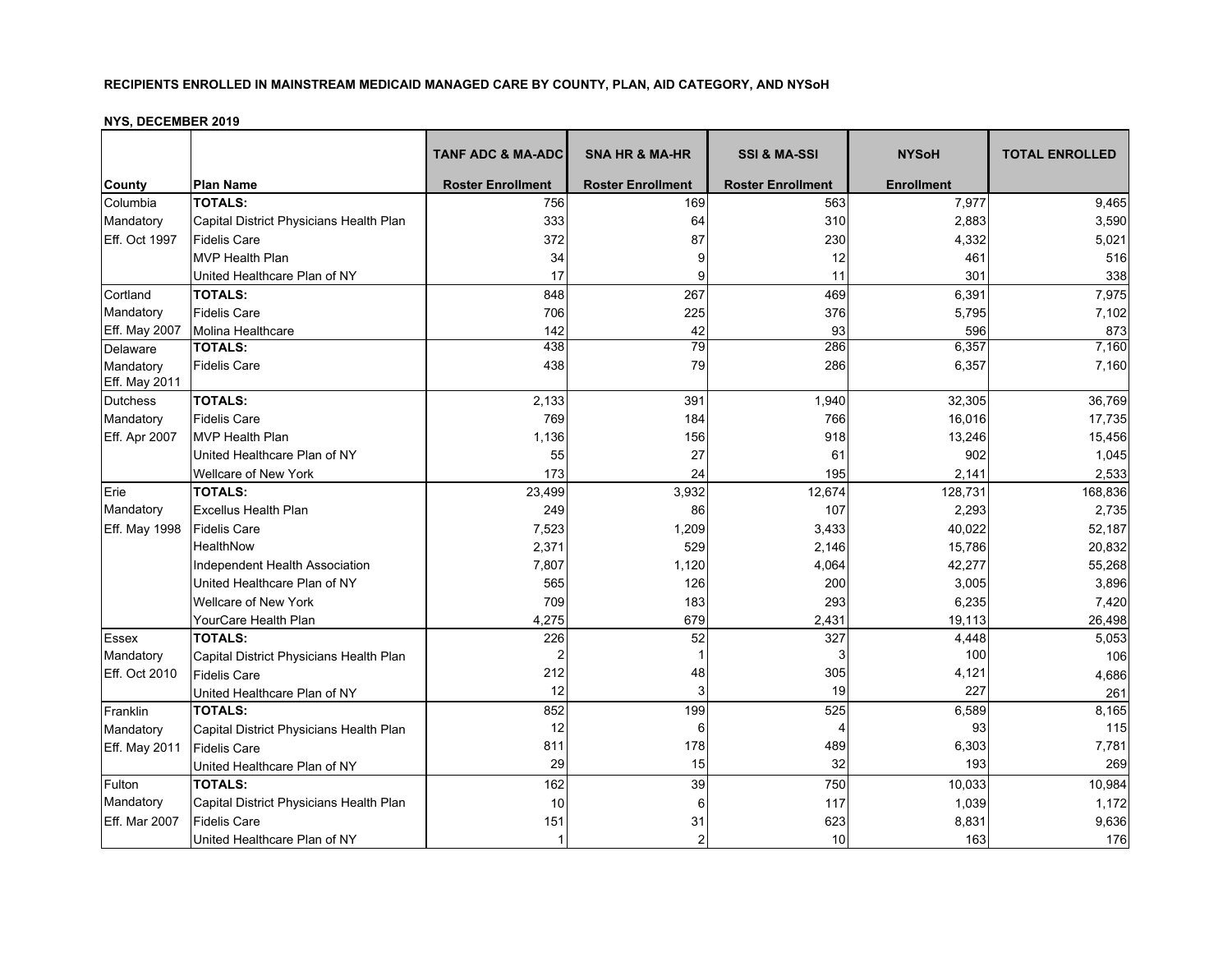|                            |                                         | <b>TANF ADC &amp; MA-ADC</b> | <b>SNA HR &amp; MA-HR</b> | <b>SSI &amp; MA-SSI</b>  | <b>NYSoH</b>      | <b>TOTAL ENROLLED</b> |
|----------------------------|-----------------------------------------|------------------------------|---------------------------|--------------------------|-------------------|-----------------------|
| County                     | <b>Plan Name</b>                        | <b>Roster Enrollment</b>     | <b>Roster Enrollment</b>  | <b>Roster Enrollment</b> | <b>Enrollment</b> |                       |
| Genesee                    | <b>TOTALS:</b>                          | 504                          | 110                       | 391                      | 7,629             | 8,634                 |
| Mandatory                  | <b>Fidelis Care</b>                     | 227                          | 56                        | 145                      | 3,320             | 3,748                 |
| Eff. Jan 2004              | HealthNow                               | 13                           | 17                        | 17                       | 719               | 766                   |
|                            | <b>MVP Health Plan</b>                  | 250                          | 34                        | 210                      | 3,084             | 3,578                 |
|                            | United Healthcare Plan of NY            | 14                           | 3                         | 19                       | 506               | 542                   |
| Greene                     | <b>TOTALS:</b>                          | 476                          | 123                       | 546                      | 6,717             | 7,862                 |
| Mandatory                  | Capital District Physicians Health Plan | 214                          | 51                        | 260                      | 2,410             | 2,935                 |
| Eff. Oct 1997              | <b>Fidelis Care</b>                     | 229                          | 59                        | 261                      | 3,647             | 4,196                 |
|                            | <b>MVP Health Plan</b>                  | 19                           | 9                         | 12                       | 417               | 457                   |
|                            | United Healthcare Plan of NY            | 14                           |                           | 13                       | 243               | 274                   |
| Hamilton                   | <b>TOTALS:</b>                          | 9                            | 9                         | 27                       | 547               | 592                   |
| Mandatory<br>Eff. Oct 2010 | <b>Fidelis Care</b>                     | 9                            | 9                         | 27                       | 547               | 592                   |
| Herkimer                   | <b>TOTALS:</b>                          | 780                          | 179                       | 669                      | 9,725             | 11,353                |
| Mandatory                  | <b>Excellus Health Plan</b>             | 114                          | 28                        | 121                      | 2,150             | 2,413                 |
| Eff. May 2003              | <b>Fidelis Care</b>                     | 664                          | 150                       | 544                      | 7,575             | 8,933                 |
|                            | United Healthcare Plan of NY            | $\overline{2}$               | -1                        |                          | $\Omega$          | $\overline{7}$        |
| Jefferson                  | <b>TOTALS:</b>                          | 1,756                        | 575                       | 1,040                    | 15,052            | 18,423                |
| Mandatory                  | <b>Fidelis Care</b>                     | 192                          | 104                       | 153                      | 3,067             | 3,516                 |
| Eff. Oct 2012              | <b>MVP Health Plan</b>                  | 85                           | 43                        | 45                       | 1,332             | 1,505                 |
|                            | United Healthcare Plan of NY            | 1,479                        | 428                       | 842                      | 10,653            | 13,402                |
| Lewis                      | <b>TOTALS:</b>                          | 181                          | 39                        | 196                      | 3,880             | 4,296                 |
| Mandatory                  | <b>Fidelis Care</b>                     | 124                          | 18                        | 121                      | 2,349             | 2,612                 |
| Eff. Oct 2012              | <b>MVP Health Plan</b>                  | 5                            | 3                         | 10                       | 343               | 361                   |
|                            | United Healthcare Plan of NY            | 52                           | 18                        | 65                       | 1,188             | 1,323                 |
| Livingston                 | <b>TOTALS:</b>                          | 1,006                        | 205                       | 502                      | 6,385             | 8,098                 |
| Mandatory                  | <b>Excellus Health Plan</b>             | 556                          | 96                        | 320                      | 3,465             | 4,437                 |
| Eff. Apr 2002              | <b>Fidelis Care</b>                     | 220                          | 52                        | 65                       | 1,579             | 1,916                 |
|                            | <b>MVP Health Plan</b>                  | 190                          | 48                        | 109                      | 1,075             | 1,422                 |
|                            | United Healthcare Plan of NY            | 40                           | 9                         | 8                        | 266               | 323                   |
| Madison                    | <b>TOTALS:</b>                          | 588                          | 121                       | 488                      | 8,356             | 9,553                 |
| Mandatory                  | <b>Fidelis Care</b>                     | 499                          | 93                        | 387                      | 7,114             | 8,093                 |
| Eff. Oct 2010              | United Healthcare Plan of NY            | 89                           | 28                        | 101                      | 1,242             | 1,460                 |
| Monroe                     | <b>TOTALS:</b>                          | 18,370                       | 3,183                     | 11,056                   | 103,480           | 136,089               |
| Mandatory                  | <b>Excellus Health Plan</b>             | 13,638                       | 2,190                     | 7,647                    | 71,484            | 94,959                |
| Eff. Mar 1998              | <b>Fidelis Care</b>                     | 1,595                        | 406                       | 1,237                    | 12,216            | 15,454                |
|                            | <b>MVP Health Plan</b>                  | 2,567                        | 356                       | 1,655                    | 12,407            | 16,985                |
|                            | United Healthcare Plan of NY            | 429                          | 153                       | 381                      | 5,511             | 6,474                 |
|                            | YourCare Health Plan                    | 141                          | 78                        | 136                      | 1,862             | 2,217                 |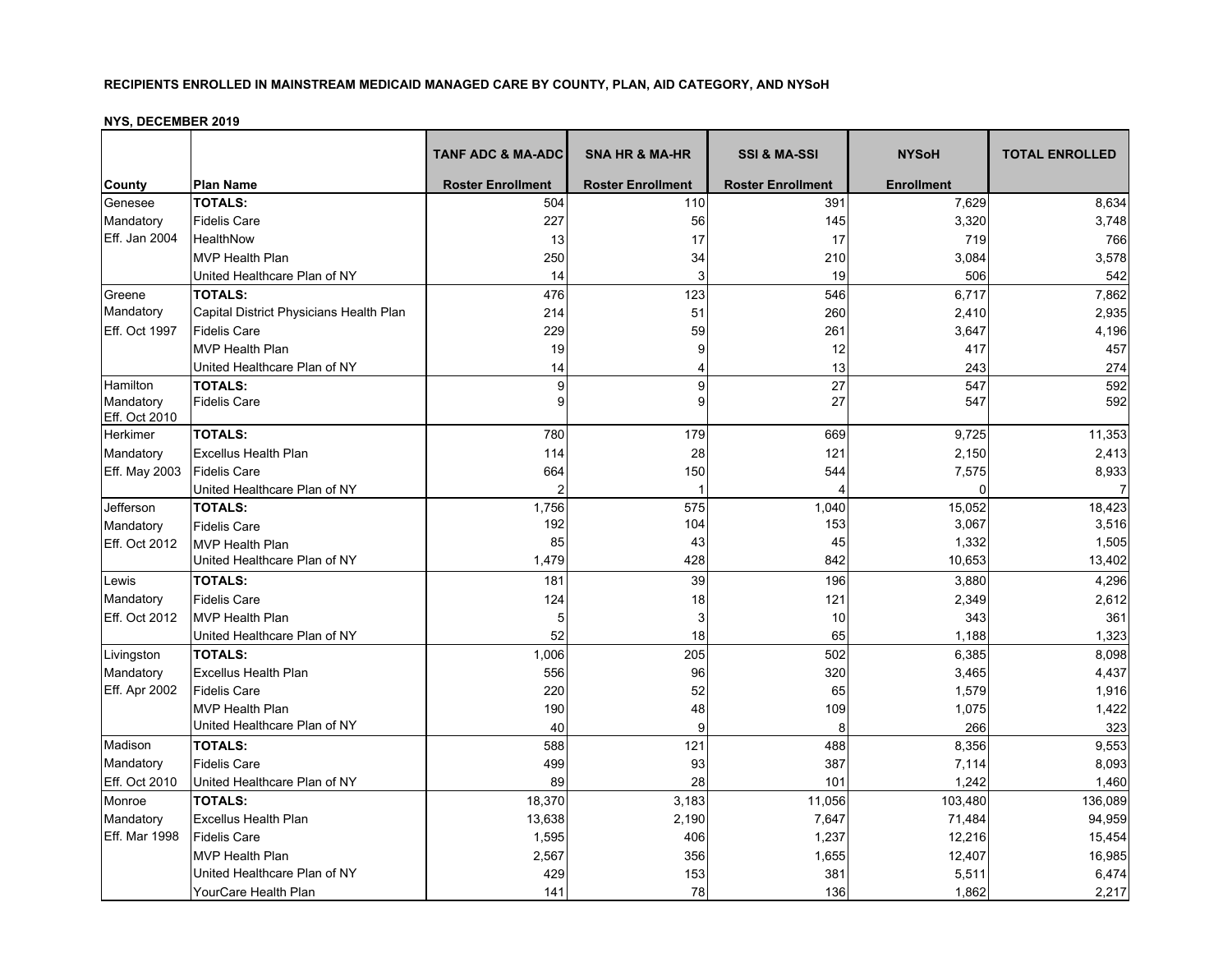| NTS, DEUEMBER 2019   |                                         |                              |                           |                          |                   |                       |
|----------------------|-----------------------------------------|------------------------------|---------------------------|--------------------------|-------------------|-----------------------|
|                      |                                         | <b>TANF ADC &amp; MA-ADC</b> | <b>SNA HR &amp; MA-HR</b> | <b>SSI &amp; MA-SSI</b>  | <b>NYSoH</b>      | <b>TOTAL ENROLLED</b> |
| County               | <b>Plan Name</b>                        | <b>Roster Enrollment</b>     | <b>Roster Enrollment</b>  | <b>Roster Enrollment</b> | <b>Enrollment</b> |                       |
| Montgomery           | <b>TOTALS:</b>                          | 1,028                        | 118                       | 810                      | 9,360             | 11,316                |
| Mandatory            | Capital District Physicians Health Plan | 117                          | 28                        | 204                      | 1,758             | 2,107                 |
| Eff. Apr 2007        | <b>Fidelis Care</b>                     | 911                          | 90                        | 606                      | 7,602             | 9,209                 |
| Nassau               | <b>TOTALS:</b>                          | 5,777                        | 1,742                     | 7,240                    | 150,174           | 164,933               |
| Mandatory            | <b>Affinity Health Plan</b>             | 579                          | 140                       | 493                      | 10,282            | 11,494                |
| Eff. June 2001       | <b>Fidelis Care</b>                     | 1,652                        | 415                       | 1,873                    | 41,331            | 45,271                |
|                      | <b>HealthFirst PHSP</b>                 | 1,177                        | 388                       | 1,642                    | 35,231            | 38,438                |
|                      | <b>HealthPlus</b>                       | 540                          | 228                       | 811                      | 17,274            | 18,853                |
|                      | <b>HIP of Greater New York</b>          | 663                          | 182                       | 913                      | 10,372            | 12,130                |
|                      | United Healthcare Plan of NY            | 1,076                        | 350                       | 1,385                    | 32,424            | 35,235                |
|                      | <b>Wellcare of New York</b>             | 90                           | 39                        | 123                      | 3,260             | 3,512                 |
| Niagara              | <b>TOTALS:</b>                          | 3,575                        | 819                       | 2,505                    | 30,398            | 37,297                |
| Mandatory            | <b>Fidelis Care</b>                     | 3,054                        | 621                       | 1,994                    | 24,038            | 29,707                |
| Eff. Sep 1998        | HealthNow                               | 184                          | 94                        | 168                      | 3,008             | 3,454                 |
|                      | United Healthcare Plan of NY            | 190                          | 68                        | 216                      | 2,328             | 2,802                 |
|                      | Wellcare of New York                    | 147                          | 36                        | 127                      | 1,024             | 1,334                 |
| Oneida               | <b>TOTALS:</b>                          | 6,709                        | 1,010                     | 3,402                    | 37,565            | 48,686                |
| Mandatory            | <b>Excellus Health Plan</b>             | 851                          | 183                       | 598                      | 6,923             | 8,555                 |
| Eff. Sep 2001        | <b>Fidelis Care</b>                     | 5,391                        | 706                       | 2,493                    | 27,865            | 36,455                |
|                      | <b>MVP Health Plan</b>                  | 111                          | 45                        | 40                       | 894               | 1,090                 |
|                      | United Healthcare Plan of NY            | 356                          | 76                        | 271                      | 1,883             | 2,586                 |
| Onondaga             | <b>TOTALS:</b>                          | 11,457                       | 2,590                     | 6,558                    | 63,422            | 84,027                |
| Mandatory            | <b>Excellus Health Plan</b>             | 140                          | 54                        | 51                       | 1,794             | 2,039                 |
| <b>Eff. Nov 1998</b> | <b>Fidelis Care</b>                     | 4,894                        | 1,181                     | 2,853                    | 36,599            | 45,527                |
|                      | Molina Healthcare                       | 4,189                        | 759                       | 2,412                    | 14,523            | 21,883                |
|                      | United Healthcare Plan of NY            | 2,234                        | 596                       | 1,242                    | 10,506            | 14,578                |
| Ontario              | <b>TOTALS:</b>                          | 1,170                        | 311                       | 850                      | 11,764            | 14,095                |
| Mandatory            | <b>Excellus Health Plan</b>             | 1,005                        | 240                       | 708                      | 8,789             | 10,742                |
| Eff. Mar 1998        | <b>Fidelis Care</b>                     | 81                           | 42                        | 54                       | 1,593             | 1,770                 |
|                      | <b>MVP Health Plan</b>                  | 48                           | 16                        | 72                       | 825               | 961                   |
|                      | United Healthcare Plan of NY            | 26                           | 11                        | 12                       | 414               | 463                   |
|                      | YourCare Health Plan                    | 10                           | $\overline{2}$            |                          | 143               | 159                   |
| Orange               | <b>TOTALS:</b>                          | 3,395                        | 627                       | 3,165                    | 70,870            | 78,057                |
| Mandatory            | Affinity Health Plan                    | 915                          | 136                       | 761                      | 12,204            | 14,016                |
| <b>Eff. Mar 2007</b> | <b>Fidelis Care</b>                     | 777                          | 183                       | 966                      | 36,536            | 38,462                |
|                      | <b>HealthFirst PHSP</b>                 | 32                           | 27                        | 26                       | 906               | 991                   |
|                      | <b>MVP Health Plan</b>                  | 1,400                        | 199                       | 1,111                    | 16,142            | 18,852                |
|                      | United Healthcare Plan of NY            | 109                          | 41                        | 133                      | 2,601             | 2,884                 |
|                      | Wellcare of New York                    | 162                          | 41                        | 168                      | 2,481             | 2,852                 |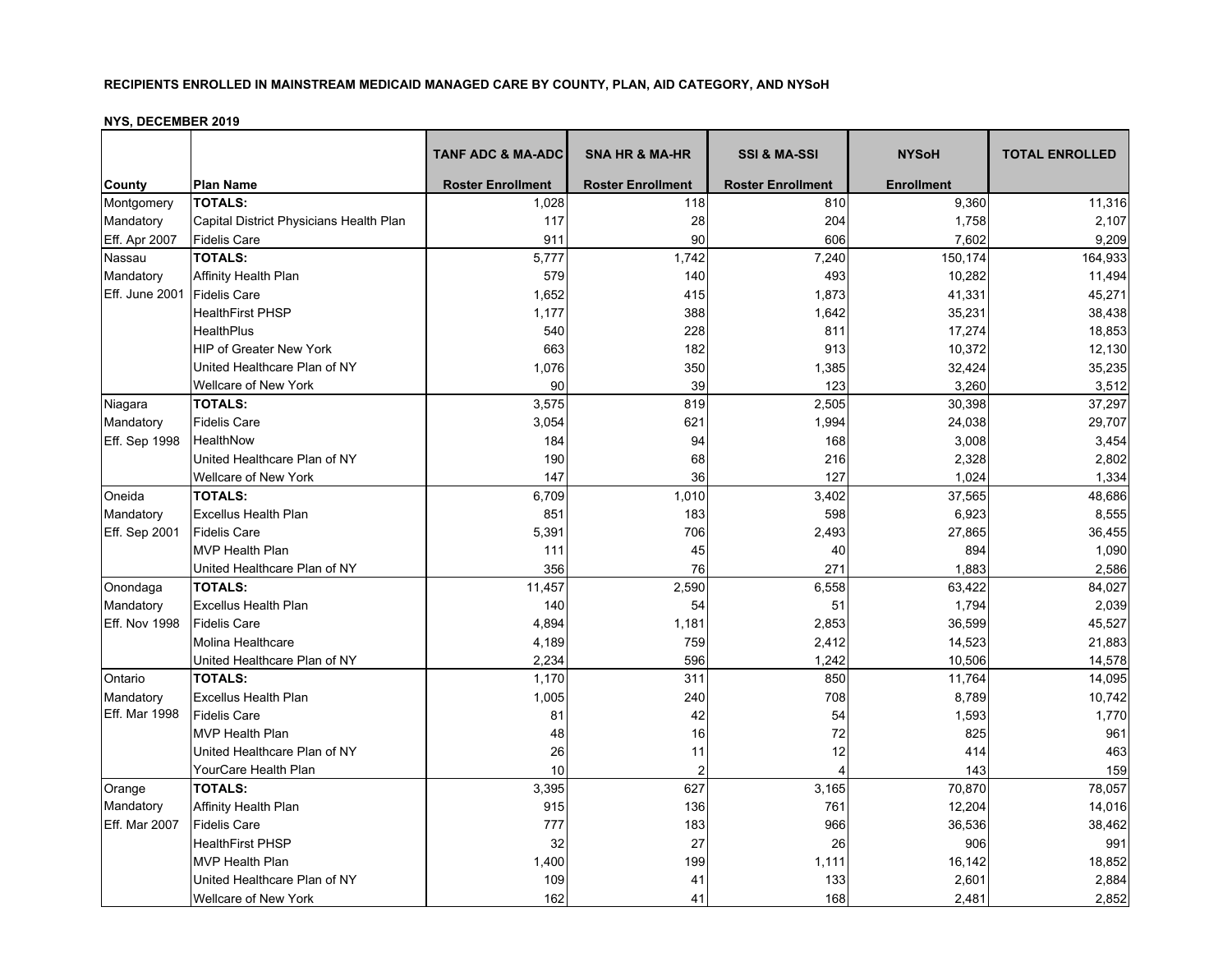|                             |                                         | <b>TANF ADC &amp; MA-ADC</b> | <b>SNA HR &amp; MA-HR</b> | <b>SSI &amp; MA-SSI</b>  | <b>NYSoH</b>      | <b>TOTAL ENROLLED</b> |
|-----------------------------|-----------------------------------------|------------------------------|---------------------------|--------------------------|-------------------|-----------------------|
| <b>County</b>               | <b>Plan Name</b>                        | <b>Roster Enrollment</b>     | <b>Roster Enrollment</b>  | <b>Roster Enrollment</b> | <b>Enrollment</b> |                       |
| <b>Orleans</b>              | <b>TOTALS:</b>                          | 941                          | 243                       | 423                      | 5,742             | 7,349                 |
| Mandatory                   | <b>Excellus Health Plan</b>             | 323                          | 84                        | 148                      | 1,702             | 2,257                 |
| Eff. June 2003 Fidelis Care |                                         | 456                          | 114                       | 166                      | 3,067             | 3,803                 |
|                             | HealthNow                               | 129                          | 34                        | 100                      | 661               | 924                   |
|                             | United Healthcare Plan of NY            | 33                           | 11                        | 9                        | 312               | 365                   |
| Oswego                      | <b>TOTALS:</b>                          | 2,780                        | 562                       | 1,617                    | 18,781            | 23,740                |
| Mandatory                   | <b>Fidelis Care</b>                     | 2,161                        | 450                       | 1,201                    | 14,618            | 18,430                |
| Eff. Apr 1999               | United Healthcare Plan of NY            | 619                          | 112                       | 416                      | 4,163             | 5,310                 |
| Otsego                      | <b>TOTALS:</b>                          | 368                          | 114                       | 450                      | 7,606             | 8,538                 |
| Mandatory                   | <b>Excellus Health Plan</b>             | 150                          | 38                        | 218                      | 2,966             | 3,372                 |
| <b>Eff. May 2007</b>        | <b>Fidelis Care</b>                     | 218                          | 76                        | 232                      | 4,640             | 5,166                 |
| Putnam                      | <b>TOTALS:</b>                          | 149                          | 25                        | 281                      | 8,192             | 8,647                 |
| Mandatory                   | <b>Fidelis Care</b>                     | 127                          | 20                        | 217                      | 6,318             | 6,682                 |
| Eff. Mar 2007               | HealthPlus                              | 15                           | $\overline{2}$            | 42                       | 1,108             | 1,167                 |
|                             | <b>MVP Health Plan</b>                  | 7                            | 3                         | 22                       | 766               | 798                   |
| Rensselaer                  | <b>TOTALS:</b>                          | 3,442                        | 297                       | 1,895                    | 18,031            | 23,665                |
| Mandatory                   | Capital District Physicians Health Plan | 2,184                        | 166                       | 1,271                    | 10,485            | 14,106                |
| Eff. Oct 1997               | <b>Fidelis Care</b>                     | 988                          | 93                        | 465                      | 5,529             | 7,075                 |
|                             | <b>MVP Health Plan</b>                  | 99                           | 18                        | 48                       | 1,157             | 1,322                 |
|                             | United Healthcare Plan of NY            | 101                          | 10                        | 37                       | 368               | 516                   |
|                             | Wellcare of New York                    | 70                           | 10                        | 74                       | 492               | 646                   |
| Rockland                    | <b>TOTALS:</b>                          | 1,795                        | 471                       | 1,853                    | 84,077            | 88,196                |
| Mandatory                   | Affinity Health Plan                    | 146                          | 48                        | 183                      | 3,236             | 3,613                 |
| Eff. Mar 2001               | <b>Fidelis Care</b>                     | 1,080                        | 282                       | 1,101                    | 66,827            | 69,290                |
|                             | <b>MVP Health Plan</b>                  | 438                          | 71                        | 394                      | 9,717             | 10,620                |
|                             | United Healthcare Plan of NY            | 97                           | 50                        | 90                       | 2,826             | 3,063                 |
|                             | Wellcare of New York                    | 34                           | 20                        | 85                       | 1,471             | 1,610                 |
| <b>St Lawrence</b>          | <b>TOTALS:</b>                          | 1,705                        | 421                       | 1,379                    | 14,004            | 17,509                |
| Mandatory                   | <b>Fidelis Care</b>                     | 1,275                        | 302                       | 997                      | 10,804            | 13,378                |
| Eff. Oct 2012               | United Healthcare Plan of NY            | 430                          | 119                       | 382                      | 3,200             | 4,131                 |
| Saratoga                    | <b>TOTALS:</b>                          | 634                          | 219                       | 1,280                    | 20,048            | 22,181                |
| Mandatory                   | Capital District Physicians Health Plan | 405                          | 108                       | 786                      | 9,171             | 10,470                |
| Eff. Oct 1997               | <b>Fidelis Care</b>                     | 200                          | 94                        | 444                      | 9,061             | 9,799                 |
|                             | <b>MVP Health Plan</b>                  | 29                           | 17                        | 50                       | 1,816             | 1,912                 |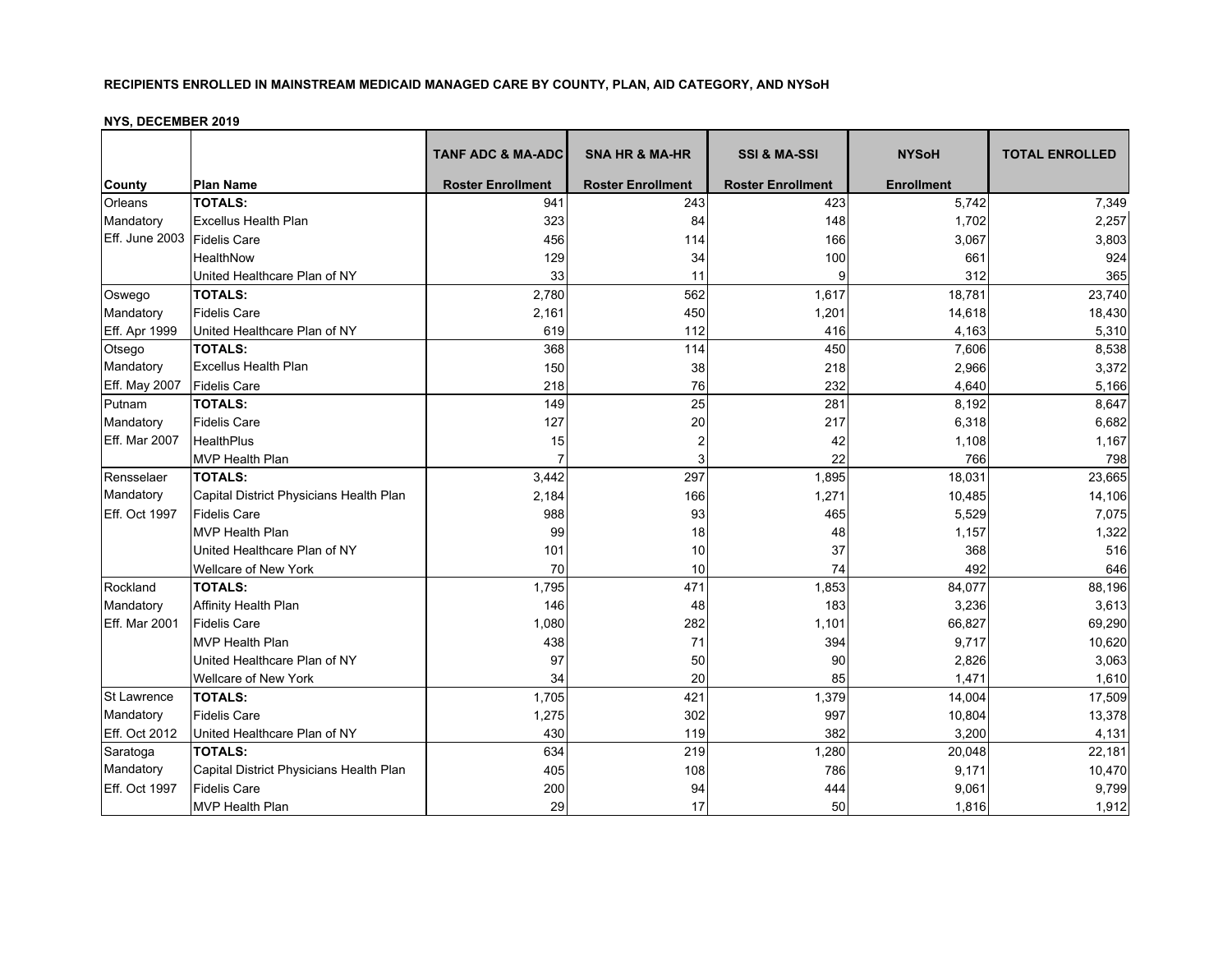|                      |                                         | <b>TANF ADC &amp; MA-ADC</b> | <b>SNA HR &amp; MA-HR</b> | <b>SSI &amp; MA-SSI</b>  | <b>NYSoH</b>      | <b>TOTAL ENROLLED</b> |
|----------------------|-----------------------------------------|------------------------------|---------------------------|--------------------------|-------------------|-----------------------|
| County               | <b>Plan Name</b>                        | <b>Roster Enrollment</b>     | <b>Roster Enrollment</b>  | <b>Roster Enrollment</b> | <b>Enrollment</b> |                       |
| Schenectady          | <b>TOTALS:</b>                          | 3,265                        | 485                       | 2,335                    | 25,067            | 31,152                |
| Mandatory            | Capital District Physicians Health Plan | 1,391                        | 162                       | 1,117                    | 8,765             | 11,435                |
| Eff. Apr 2007        | <b>Fidelis Care</b>                     | 1,644                        | 251                       | 1,056                    | 13,341            | 16,292                |
|                      | <b>MVP Health Plan</b>                  | 150                          | 44                        | 97                       | 2,224             | 2,515                 |
|                      | United Healthcare Plan of NY            | 45                           | 11                        | 34                       | 363               | 453                   |
|                      | Wellcare of New York                    | 35                           | 17                        | 31                       | 374               | 457                   |
| Schoharie            | <b>TOTALS:</b>                          | 241                          | 37                        | 201                      | 4,197             | 4,676                 |
| Mandatory            | Capital District Physicians Health Plan | 149                          | 17                        | 102                      | 2,313             | 2,581                 |
| Eff. Oct 2010        | <b>Fidelis Care</b>                     | 92                           | 20                        | 99                       | 1,884             | 2,095                 |
| Schuyler             | <b>TOTALS:</b>                          | 205                          | 81                        | 156                      | 2,574             | 3,016                 |
| Mandatory            | <b>Fidelis Care</b>                     | 203                          | 79                        | 149                      | 2,532             | 2,963                 |
| <b>Eff. May 2012</b> | <b>Wellcare of New York</b>             | $\overline{2}$               | $\overline{2}$            | 7                        | 42                | 53                    |
| Seneca               | <b>TOTALS:</b>                          | 327                          | 88                        | 311                      | 4,397             | 5,123                 |
| Mandatory            | <b>Excellus Health Plan</b>             | 256                          | 48                        | 253                      | 2,945             | 3,502                 |
| Eff. Jan 2007        | <b>Fidelis Care</b>                     | 45                           | 21                        | 43                       | 1,075             | 1,184                 |
|                      | United Healthcare Plan of NY            | 26                           | 19                        | 15                       | 377               | 437                   |
| Steuben              | <b>TOTALS:</b>                          | 1,170                        | 340                       | 1,255                    | 13,651            | 16,416                |
| Mandatory            | <b>Fidelis Care</b>                     | 1,153                        | 321                       | 1,199                    | 13,343            | 16,016                |
| <b>Eff. May 2012</b> | <b>Wellcare of New York</b>             | 17                           | 19                        | 56                       | 308               | 400                   |
| Suffolk              | <b>TOTALS:</b>                          | 9,869                        | 2,234                     | 9,717                    | 190,221           | 212,041               |
| Mandatory            | Affinity Health Plan                    | 1,003                        | 183                       | 992                      | 20,607            | 22,785                |
| Eff. June 2001       | <b>Fidelis Care</b>                     | 2,102                        | 589                       | 2,441                    | 47,295            | 52,427                |
|                      | <b>HealthFirst PHSP</b>                 | 3,612                        | 591                       | 2,712                    | 55,752            | 62,667                |
|                      | <b>HIP of Greater New York</b>          | 923                          | 251                       | 1,183                    | 13,424            | 15,781                |
|                      | United Healthcare Plan of NY            | 2,200                        | 597                       | 2,358                    | 52,328            | 57,483                |
|                      | Wellcare of New York                    | 29                           | 23                        | 31                       | 815               | 898                   |
| Sullivan             | <b>TOTALS:</b>                          | 1,045                        | 217                       | 1,056                    | 16,236            | 18,554                |
| Mandatory            | <b>Fidelis Care</b>                     | 340                          | 81                        | 338                      | 7,686             | 8,445                 |
| Eff. Apr 2007        | <b>HealthFirst PHSP</b>                 | 13                           | 8                         | 23                       | 336               | 380                   |
|                      | <b>MVP Health Plan</b>                  | 692                          | 128                       | 695                      | 8,214             | 9,729                 |
| Tioga                | <b>TOTALS:</b>                          | 508                          | 99                        | 449                      | 6,440             | 7,496                 |
| Mandatory            | Capital District Physicians Health Plan | 89                           | 17                        | 84                       | 1,000             | 1,190                 |
| Eff. Jun 2012        | <b>Fidelis Care</b>                     | 386                          | 77                        | 324                      | 4,900             | 5,687                 |
|                      | United Healthcare Plan of NY            | 33                           | 5                         | 41                       | 540               | 619                   |
| Tompkins             | <b>TOTALS:</b>                          | 1,132                        | 312                       | 487                      | 8,629             | 10,560                |
| Mandatory            | <b>Fidelis Care</b>                     | 587                          | 219                       | 240                      | 6,090             | 7,136                 |
| Eff. Oct 2010        | Molina Healthcare                       | 545                          | 93                        | 247                      | 2,539             | 3,424                 |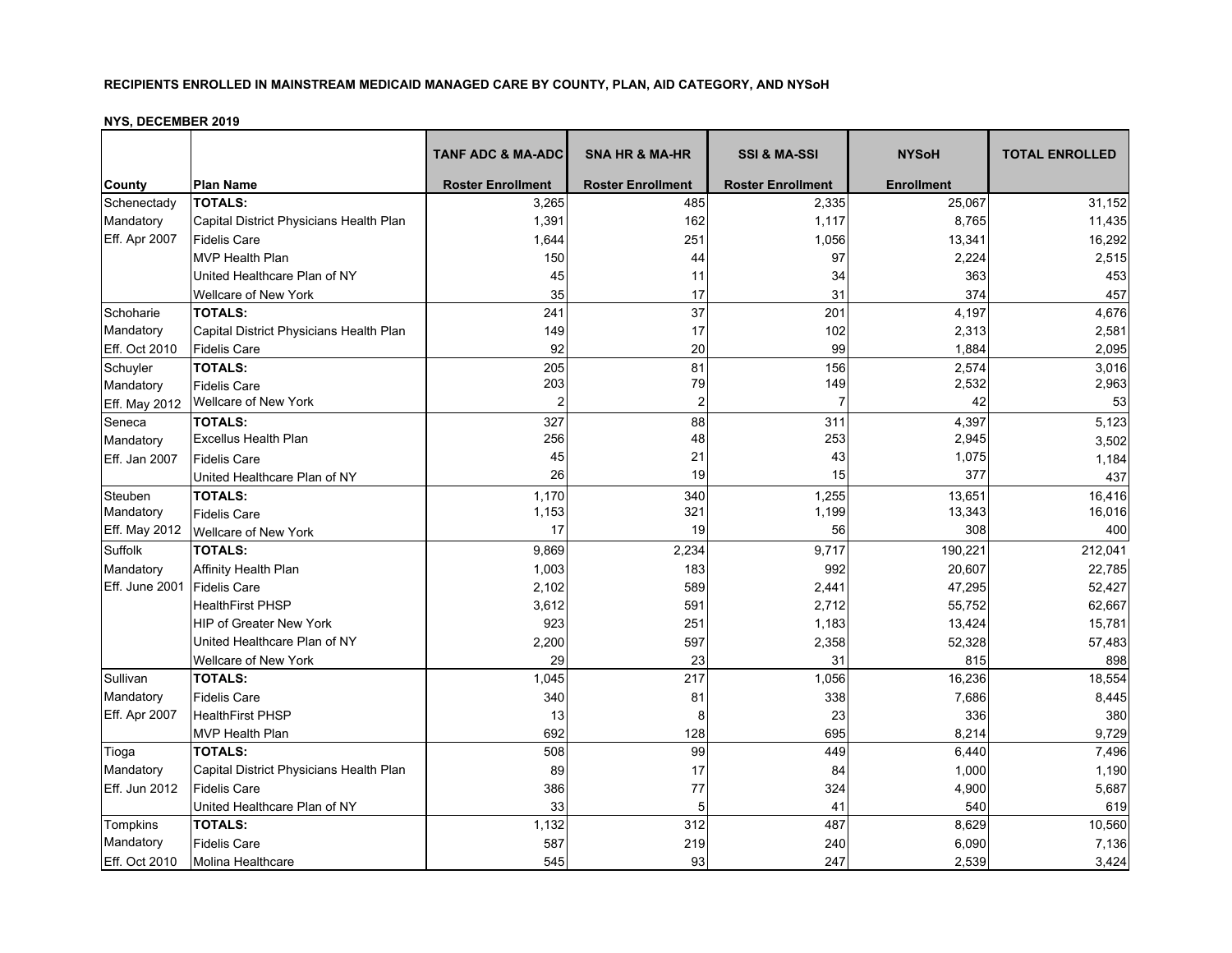|                      |                                         | <b>TANF ADC &amp; MA-ADC</b> | <b>SNA HR &amp; MA-HR</b> | <b>SSI &amp; MA-SSI</b>  | <b>NYSoH</b>      | <b>TOTAL ENROLLED</b> |
|----------------------|-----------------------------------------|------------------------------|---------------------------|--------------------------|-------------------|-----------------------|
| County               | <b>Plan Name</b>                        | <b>Roster Enrollment</b>     | <b>Roster Enrollment</b>  | <b>Roster Enrollment</b> | <b>Enrollment</b> |                       |
| Ulster               | <b>TOTALS:</b>                          | 1,653                        | 351                       | 1,733                    | 24,776            | 28,513                |
| Mandatory            | <b>Fidelis Care</b>                     | 790                          | 137                       | 637                      | 11,739            | 13,303                |
| Eff. Mar 2007        | <b>MVP Health Plan</b>                  | 702                          | 148                       | 818                      | 10,501            | 12,169                |
|                      | United Healthcare Plan of NY            | 27                           | 24                        | 70                       | 1,131             | 1,252                 |
|                      | Wellcare of New York                    | 134                          | 42                        | 208                      | 1,405             | 1,789                 |
| Warren               | <b>TOTALS:</b>                          | 472                          | 147                       | 611                      | 8,576             | 9,806                 |
| Mandatory            | Capital District Physicians Health Plan | 28                           | 12                        | 31                       | 600               | 671                   |
| Eff. Oct 2012        | <b>Fidelis Care</b>                     | 408                          | 116                       | 506                      | 6,929             | 7,959                 |
|                      | <b>MVP Health Plan</b>                  | 20                           | 8                         | 45                       | 688               | 761                   |
|                      | United Healthcare Plan of NY            | 16                           | 11                        | 29                       | 359               | 415                   |
| Washington           | <b>TOTALS:</b>                          | 588                          | 125                       | 695                      | 9,179             | 10,587                |
| Mandatory            | Capital District Physicians Health Plan | 157                          | 28                        | 227                      | 2,433             | 2,845                 |
| <b>Eff. Mar 2007</b> | <b>Fidelis Care</b>                     | 419                          | 88                        | 447                      | 6,288             | 7,242                 |
|                      | <b>MVP Health Plan</b>                  | 12                           | 9                         | 21                       | 458               | 500                   |
| Wayne                | <b>TOTALS:</b>                          | 850                          | 230                       | 880                      | 12,593            | 14,553                |
| Mandatory            | <b>Excellus Health Plan</b>             | 690                          | 182                       | 740                      | 9,779             | 11,391                |
| Eff. Oct 2010        | <b>Fidelis Care</b>                     | 133                          | 36                        | 123                      | 2,253             | 2,545                 |
|                      | United Healthcare Plan of NY            | 27                           | 12                        | 17                       | 561               | 617                   |
| Westchester          | <b>TOTALS:</b>                          | 8,225                        | 1,705                     | 6,710                    | 118,897           | 135,537               |
| Mandatory            | Affinity Health Plan                    | 1,354                        | 258                       | 976                      | 14,663            | 17,251                |
| Eff. Oct 1999        | <b>Fidelis Care</b>                     | 2,260                        | 564                       | 2,055                    | 40,359            | 45,238                |
|                      | <b>HealthFirst PHSP</b>                 | 67                           | 52                        | 99                       | 1,974             | 2,192                 |
|                      | <b>HIP of Greater New York</b>          | 395                          | 111                       | 614                      | 6,557             | 7,677                 |
|                      | <b>MVP Health Plan</b>                  | 3,808                        | 586                       | 2,535                    | 47,900            | 54,829                |
|                      | United Healthcare Plan of NY            | 340                          | 134                       | 430                      | 7,444             | 8,348                 |
|                      | <b>VNS Choice SN</b>                    |                              | $\Omega$                  |                          | $\mathbf{0}$      | $\overline{2}$        |
| Wyoming              | <b>TOTALS:</b>                          | 208                          | 68                        | 162                      | 4,664             | 5,102                 |
| Mandatory            | <b>Fidelis Care</b>                     | 123                          | 41                        | 83                       | 3,039             | 3,286                 |
| Eff. Jul 2012        | HealthNow                               | 70                           | 21                        | 73                       | 1,240             | 1,404                 |
|                      | United Healthcare Plan of NY            | 6                            | 5                         | 4                        | 199               | 214                   |
|                      | YourCare Health Plan                    |                              |                           |                          | 186               | 198                   |
| Yates                | <b>TOTALS:</b>                          | 179                          | 35                        | 184                      | 3,295             | 3,693                 |
| Mandatory            | <b>Excellus Health Plan</b>             | 129                          | 26                        | 157                      | 2,281             | 2,593                 |
| Eff. Feb 2007        | <b>Fidelis Care</b>                     | 49                           |                           | 25                       | 963               | 1,045                 |
|                      | United Healthcare Plan of NY            |                              |                           |                          | 51                | 55                    |
| <b>Upstate Total</b> |                                         | 144,333                      | 30,172                    | 106,830                  | 1,508,610         | 1,789,945             |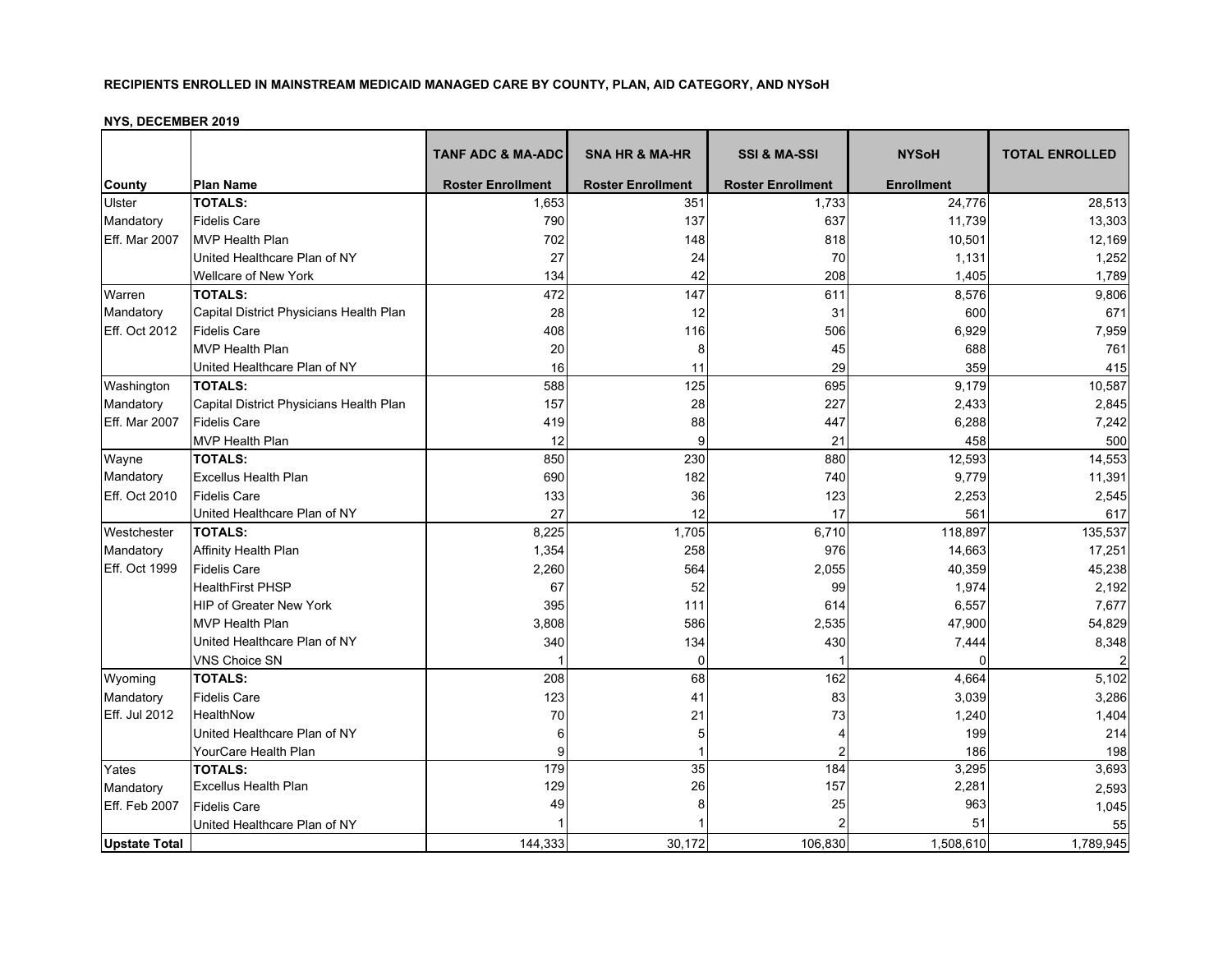| NTS, DECEMBER 2019 |                                |                              |                           |                          |                   |                       |
|--------------------|--------------------------------|------------------------------|---------------------------|--------------------------|-------------------|-----------------------|
|                    |                                | <b>TANF ADC &amp; MA-ADC</b> | <b>SNA HR &amp; MA-HR</b> | <b>SSI &amp; MA-SSI</b>  | <b>NYSoH</b>      | <b>TOTAL ENROLLED</b> |
| County             | <b>Plan Name</b>               | <b>Roster Enrollment</b>     | <b>Roster Enrollment</b>  | <b>Roster Enrollment</b> | <b>Enrollment</b> |                       |
| <b>NYC</b>         | Affinity Health Plan           | 21,692                       | 14,563                    | 7,534                    | 76,989            | 120,778               |
| Mandatory          | Amida Care SN                  | 308                          | 3,659                     | 2,424                    | 770               | 7,161                 |
|                    | <b>Fidelis Care</b>            | 68,411                       | 53,260                    | 23,494                   | 302,620           | 447,785               |
| Fully              | <b>HealthFirst PHSP</b>        | 156,011                      | 86,214                    | 54,864                   | 527,718           | 824,807               |
| Implemented:       | HealthPlus                     | 62,666                       | 35,497                    | 14,864                   | 172,326           | 285,353               |
| Sept 2002          | <b>HIP of Greater New York</b> | 19,134                       | 15,209                    | 7,388                    | 44,510            | 86,241                |
|                    | MetroPlus Health Plan SN       | 488                          | 1,678                     | 1,442                    | 381               | 3,989                 |
|                    | MetroPlus Health Plan          | 75,074                       | 34,086                    | 17,362                   | 228,158           | 354,680               |
|                    | United Healthcare Plan of NY   | 38,950                       | 24,719                    | 8,225                    | 132,662           | 204,556               |
|                    | <b>VNS Choice SN</b>           | 164                          | 1,308                     | 1,436                    | 59                | 2,967                 |
|                    | Wellcare of New York           | 6,349                        | 6,705                     | 3,308                    | 62,091            | 78,453                |
|                    | <b>NYC Total</b>               | 449,247                      | 276,898                   | 142,341                  | 1,548,284         | 2,416,770             |
|                    |                                |                              |                           |                          |                   |                       |
|                    | <b>UPSTATE TOTALS:</b>         | 144,333                      | 30,172                    | 106,830                  | 1,508,610         | 1,789,945             |
|                    | <b>INEW YORK CITY TOTALS:</b>  | 449,247                      | 276,898                   | 142,341                  | 1,548,284         | 2,416,770             |
|                    | <b>STATE TOTALS:</b>           | 593,580                      | 307,070                   | 249,171                  | 3,056,894         | 4,206,715             |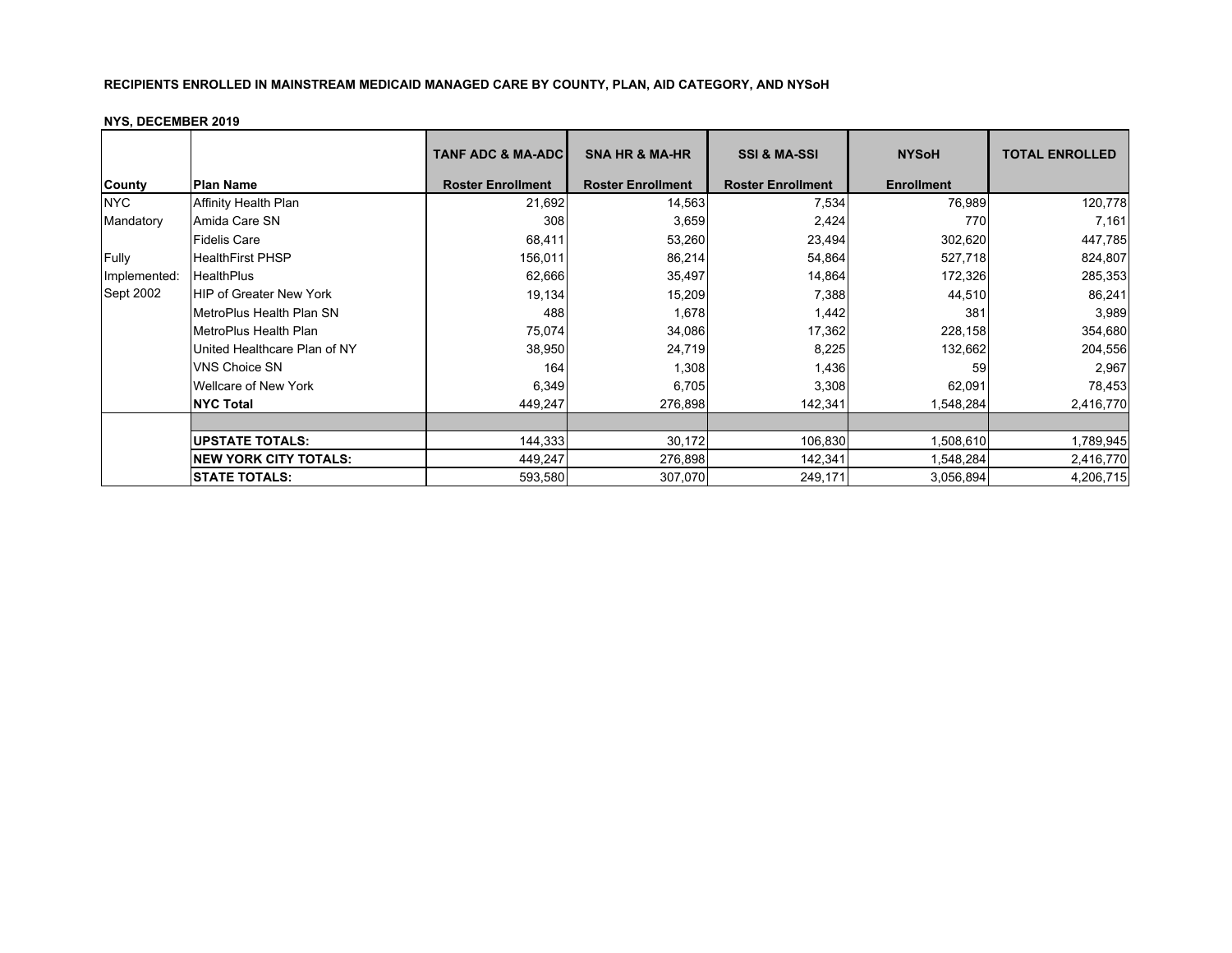#### **NYS, DECEMBER 2019**

| <b>County</b>      | <b>Plan Name</b>     | <b>TANF ADC &amp; MA-ADCI</b><br><b>Roster Enrollment</b> | <b>SNA HR &amp; MA-HR</b><br><b>Roster Enrollment</b> | <b>SSI &amp; MA-SSI</b><br><b>Roster Enrollment</b> | <b>NYSoH</b><br><b>Enrollment</b> | <b>TOTAL ENROLLED</b> |
|--------------------|----------------------|-----------------------------------------------------------|-------------------------------------------------------|-----------------------------------------------------|-----------------------------------|-----------------------|
|                    |                      |                                                           |                                                       |                                                     |                                   |                       |
| NYC Boroughs Bronx |                      | 132,593                                                   | 61.625                                                | 44.452                                              | 338,125                           | 576,795               |
|                    | <b>Brooklyn</b>      | 170.123                                                   | 100,611                                               | 41.976                                              | 518,196                           | 830,906               |
|                    | Manhattan            | 42,675                                                    | 37,074                                                | 20,177                                              | 165,258                           | 265,184               |
|                    | Queens               | 84.949                                                    | 66.695                                                | 29,240                                              | 464,584                           | 645,468               |
|                    | Staten Island        | 18.907                                                    | 10,893                                                | 6,496                                               | 62.121                            | 98,417                |
|                    | <b>Borough Total</b> | 449,247                                                   | 276,898                                               | 142,341                                             | 1,548,284                         | 2,416,770             |

NOTES:

(2) New plans added this month : VNS Choice SN - Westchester County.(1) The source of plan enrollment counts was revised in July, 2003 to be based on the primary and secondary roster reports. In September 2014 NYSoH Medicaid enrollment was added to the report. The source of this data is Medicaid Data Warehouse. The report reflects enrollees as of the first of the month.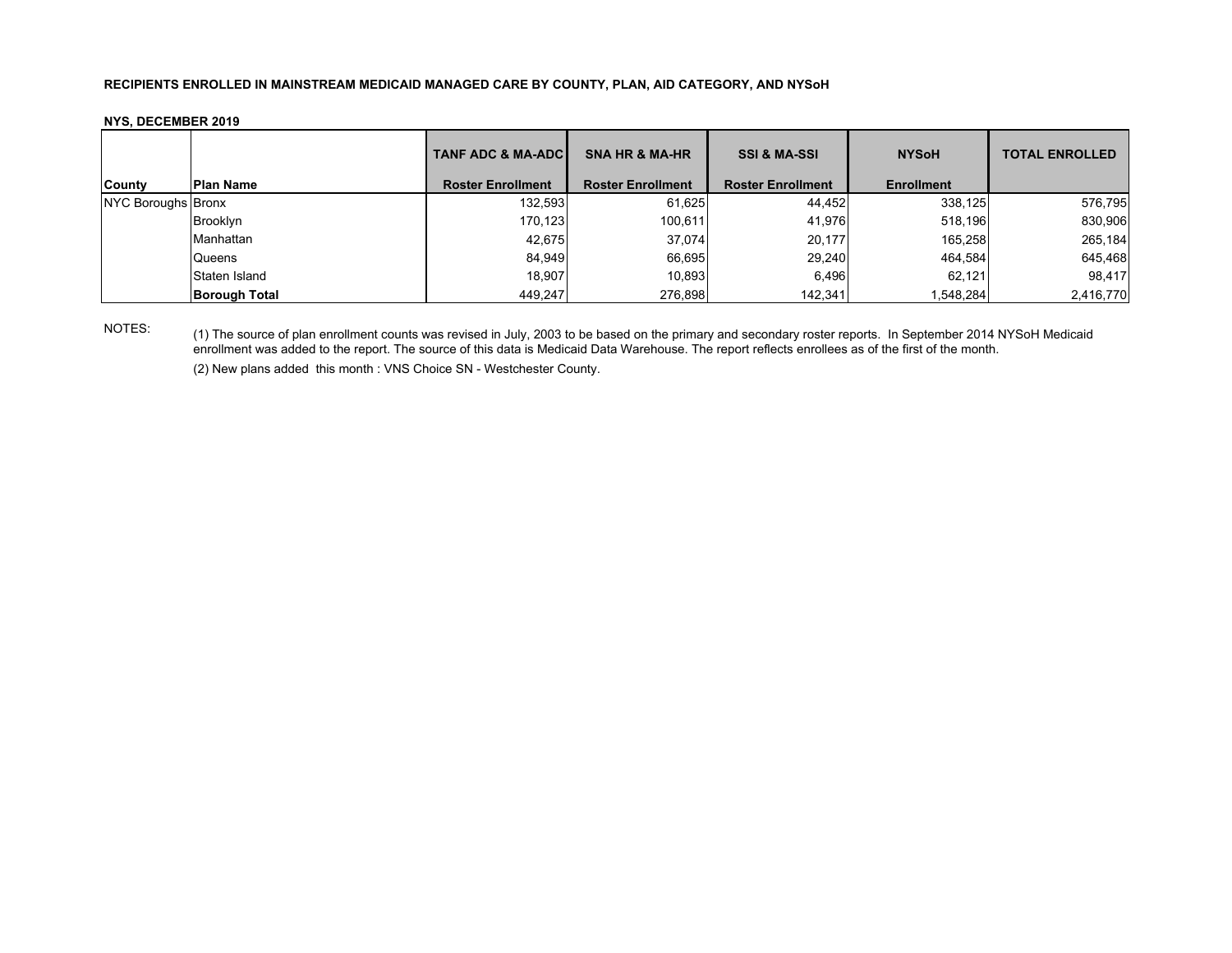# **Medicaid Managed Care Enrollment Including New York State of Health Medicaid Enrollment\***

|                                | <b>Enrollee</b> | NYS of    | <b>Total</b>      |
|--------------------------------|-----------------|-----------|-------------------|
| <b>Plan Name</b>               | <b>Rosters</b>  | Health*   | <b>Enrollment</b> |
|                                |                 |           |                   |
| Affinity                       | 51,956          | 137,981   | 189,937           |
| <b>Amida Care SN</b>           | 6,391           | 770       | 7,161             |
| <b>CDPHP</b>                   | 15,425          | 64,390    | 79,815            |
| <b>Excellus</b>                | 38,193          | 131,511   | 169,704           |
| <b>Fidelis Care</b>            | 257,593         | 983,823   | 1,241,416         |
| <b>HealthFirst</b>             | 307,558         | 621,917   | 929,475           |
| <b>HealthNow</b>               | 7,650           | 26,223    | 33,873            |
| <b>HealthPlus</b>              | 114,665         | 190,708   | 305,373           |
| <b>HIP of Greater New York</b> | 46,966          | 74,863    | 121,829           |
| Independent Health Assn.       | 12,991          | 42,277    | 55,268            |
| <b>MetroPlus</b>               | 126,522         | 228,158   | 354,680           |
| <b>MetroPlus SN</b>            | 3,608           | 381       | 3,989             |
| <b>Molina Healthcare</b>       | 8,522           | 17,658    | 26,180            |
| <b>MVP Health Plan</b>         | 23,035          | 135,890   | 158,925           |
| <b>United HealthCare</b>       | 96,711          | 289,220   | 385,931           |
| <b>VNS Choice SN</b>           | 2,910           | 59        | 2,969             |
| WellCare                       | 20,189          | 83,388    | 103,577           |
| YourCare Health Plan           | 8,936           | 27,677    | 36,613            |
| <b>State Total</b>             | 1,149,821       | 3,056,894 | 4,206,715         |

# **NYS, DECEMBER 2019**

\* Data Source: Medicaid Data Warehouse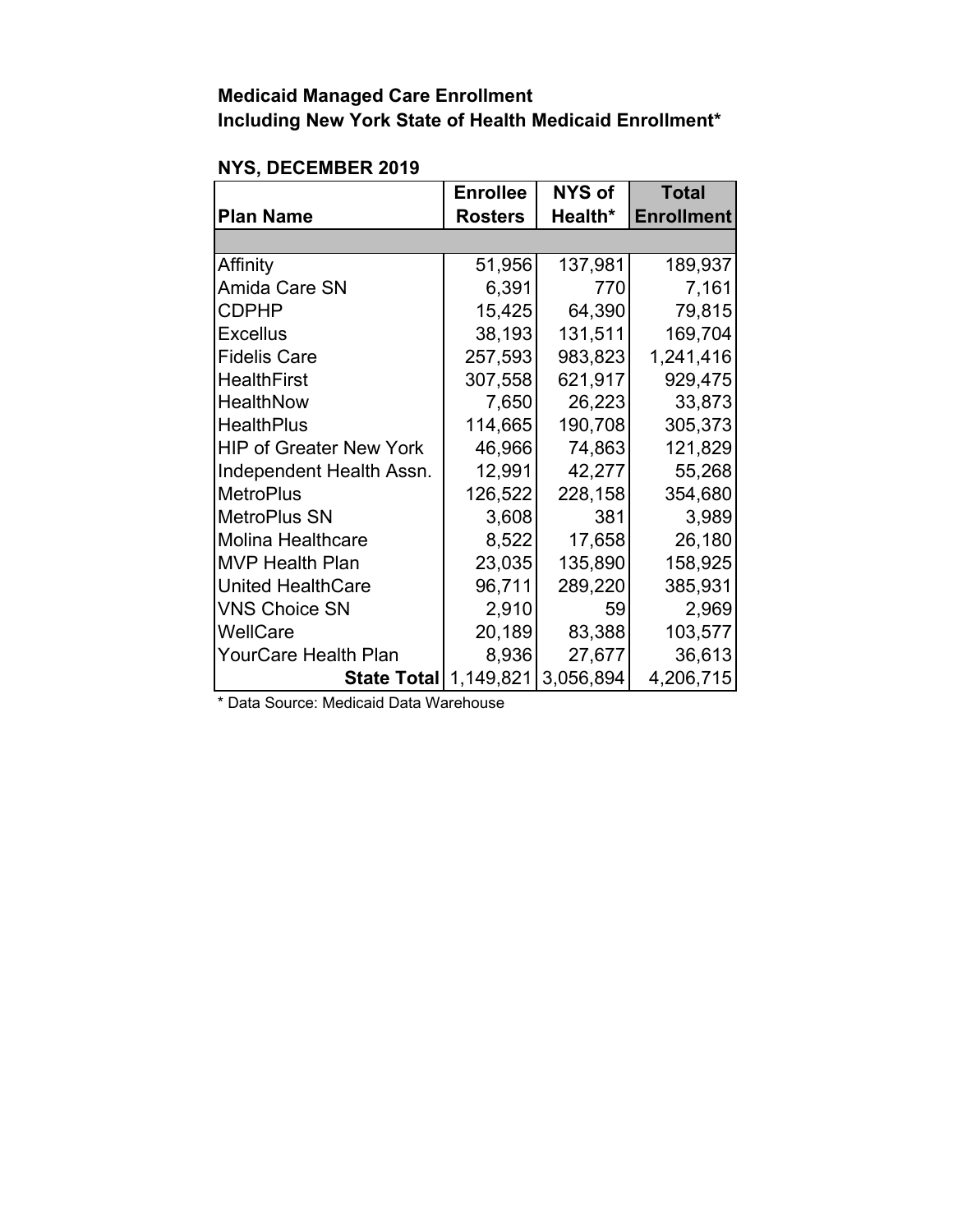|                                       |                    | <b>TOTAL</b>    |
|---------------------------------------|--------------------|-----------------|
| <b>PLAN NAME</b>                      | <b>COUNTY</b>      | <b>ENROLLED</b> |
|                                       |                    |                 |
| <b>MLTC PACE PLANS</b>                |                    |                 |
| <b>ARCHCARE SENIOR LIFE</b>           | <b>NEW YORK</b>    | 714             |
|                                       | <b>WESTCHESTER</b> | 73              |
|                                       | Total              | 787             |
| CHS BUFFALO LIFE                      | <b>FRIF</b>        | 264             |
|                                       | Total              | 264             |
| <b>COMPLETE SENIOR CARE</b>           | <b>NIAGARA</b>     | 128             |
|                                       | Total              | 128             |
| <b>COMPREHENSIVE CARE MGMT</b>        | <b>NASSAU</b>      | 79              |
|                                       | <b>NEW YORK</b>    | 2,273           |
|                                       | <b>SUFFOLK</b>     | 108             |
|                                       | <b>WESTCHESTER</b> | 198             |
|                                       | Total              | 2,658           |
| <b>EDDY SENIOR CARE</b>               | <b>ALBANY</b>      | 11              |
|                                       | <b>SCHENECTADY</b> | 206             |
|                                       | Total              | 217             |
| <b>FALLON HEALTH WEINBERG</b>         | ERIE               | 148             |
|                                       | Total              | 148             |
| <b>INDEPENDENT LIVING FOR SENIORS</b> | <b>MONROE</b>      | 693             |
|                                       | <b>ONTARIO</b>     | 23              |
|                                       | <b>WAYNE</b>       | 38              |
|                                       | Total              | 754             |
| <b>PACE CNY</b>                       | <b>ONONDAGA</b>    | 647             |
|                                       | Total              | 647             |
| TOTAL SENIOR CARE                     | <b>ALLEGANY</b>    | 32              |
|                                       | <b>CATTARAUGUS</b> | 98              |
|                                       | CHAUTAUQUA         | 1               |
|                                       | Total              | 131             |
| <b>Total MLTC PACE Enrollment</b>     |                    | 5,734           |
|                                       |                    |                 |
| <b>MLTC PARTIAL CAPITATION PLANS</b>  |                    |                 |
| AETNA BETTER HEALTH                   | <b>NASSAU</b>      | 870             |
|                                       | <b>NEW YORK</b>    | 6,215           |
|                                       | <b>SUFFOLK</b>     | 1,182           |
|                                       | Total              | 8,267           |
| <b>AGEWELL NEW YORK</b>               | <b>NASSAU</b>      | 1,447           |
|                                       | <b>NEW YORK</b>    | 8,515           |
|                                       | <b>SUFFOLK</b>     | 1,706           |
|                                       | <b>WESTCHESTER</b> | 761             |
|                                       | Total              | 12,429          |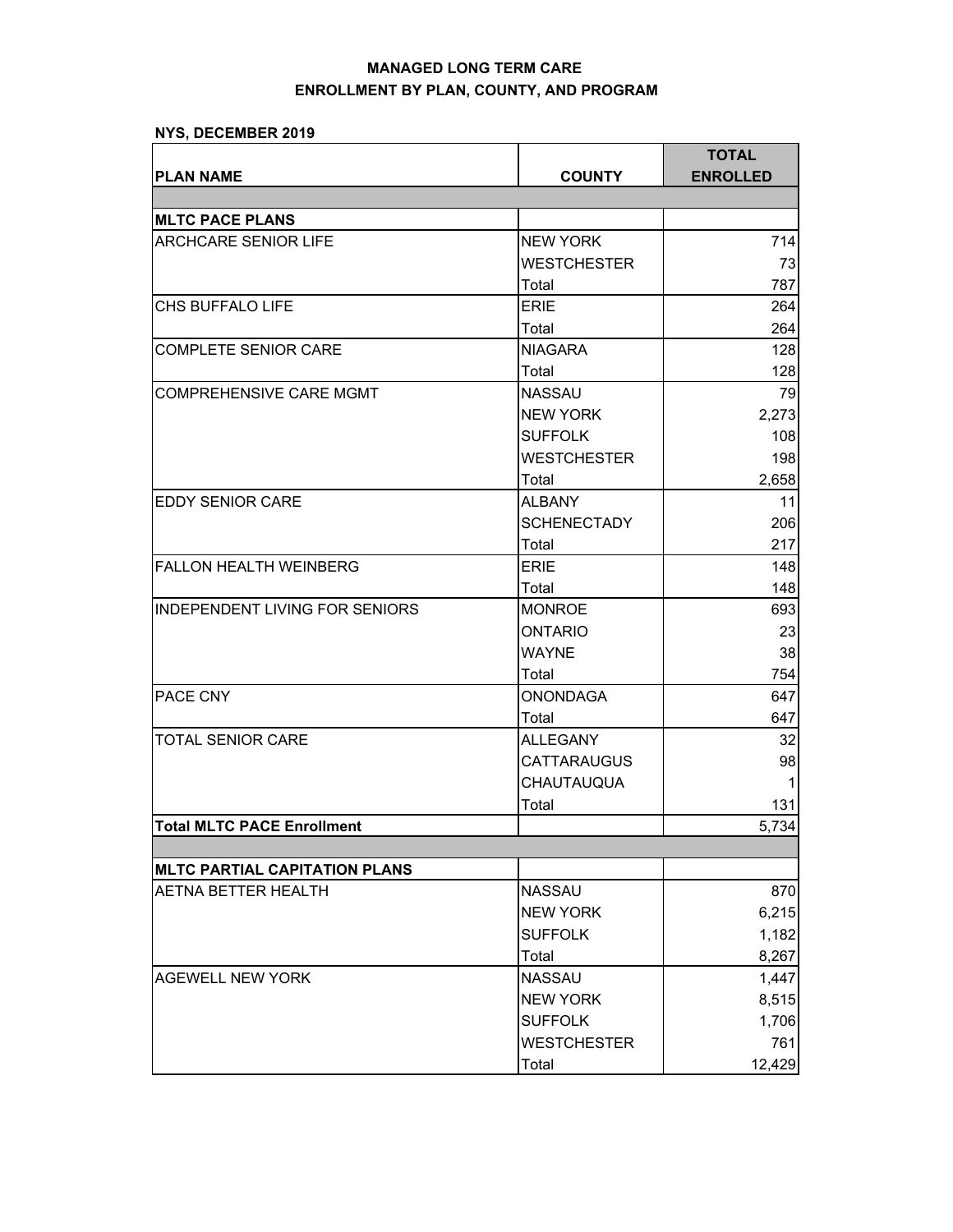|                                 |                    | <b>TOTAL</b>    |
|---------------------------------|--------------------|-----------------|
| <b>PLAN NAME</b>                | <b>COUNTY</b>      | <b>ENROLLED</b> |
|                                 |                    |                 |
| <b>ARCHCARE COMMUNITY LIFE</b>  | <b>NEW YORK</b>    | 3,661           |
|                                 | <b>PUTNAM</b>      | 99              |
|                                 | <b>WESTCHESTER</b> | 1,273           |
|                                 | Total              | 5,033           |
| CENTERS PLAN FOR HEALTHY LIVING | <b>ERIE</b>        | 765             |
|                                 | <b>NASSAU</b>      | 1,985           |
|                                 | <b>NEW YORK</b>    | 34,141          |
|                                 | <b>NIAGARA</b>     | 93              |
|                                 | <b>ROCKLAND</b>    | 90              |
|                                 | <b>SUFFOLK</b>     | 1,197           |
|                                 | <b>WESTCHESTER</b> | 432             |
|                                 | Total              | 38,703          |
| <b>ELANT</b>                    | <b>DUTCHESS</b>    | 237             |
|                                 | <b>ORANGE</b>      | 388             |
|                                 | <b>ROCKLAND</b>    | 395             |
|                                 | Total              | 1,020           |
| <b>ELDERPLAN</b>                | <b>DUTCHESS</b>    | 154             |
|                                 | <b>NASSAU</b>      | 869             |
|                                 | <b>NEW YORK</b>    | 12,794          |
|                                 | <b>ORANGE</b>      | 227             |
|                                 | <b>PUTNAM</b>      | 35              |
|                                 | <b>ROCKLAND</b>    | 185             |
|                                 | <b>SUFFOLK</b>     | 24              |
|                                 | <b>SULLIVAN</b>    | 41              |
|                                 | <b>ULSTER</b>      | 44              |
|                                 | <b>WESTCHESTER</b> | 1,006           |
|                                 | Total              | 15,379          |
| <b>ELDERSERVE</b>               | <b>NASSAU</b>      | 418             |
|                                 | <b>NEW YORK</b>    | 14,110          |
|                                 | <b>SUFFOLK</b>     | 457             |
|                                 | <b>WESTCHESTER</b> | 437             |
|                                 | Total              | 15,422          |
| <b>ELDERWOOD</b>                | ERIE               | 569             |
|                                 | <b>GENESEE</b>     | 23              |
|                                 | <b>MONROE</b>      | 265             |
|                                 | <b>NIAGARA</b>     | 104             |
|                                 | <b>ORLEANS</b>     | 5               |
|                                 | <b>WYOMING</b>     | 5               |
|                                 | Total              | 971             |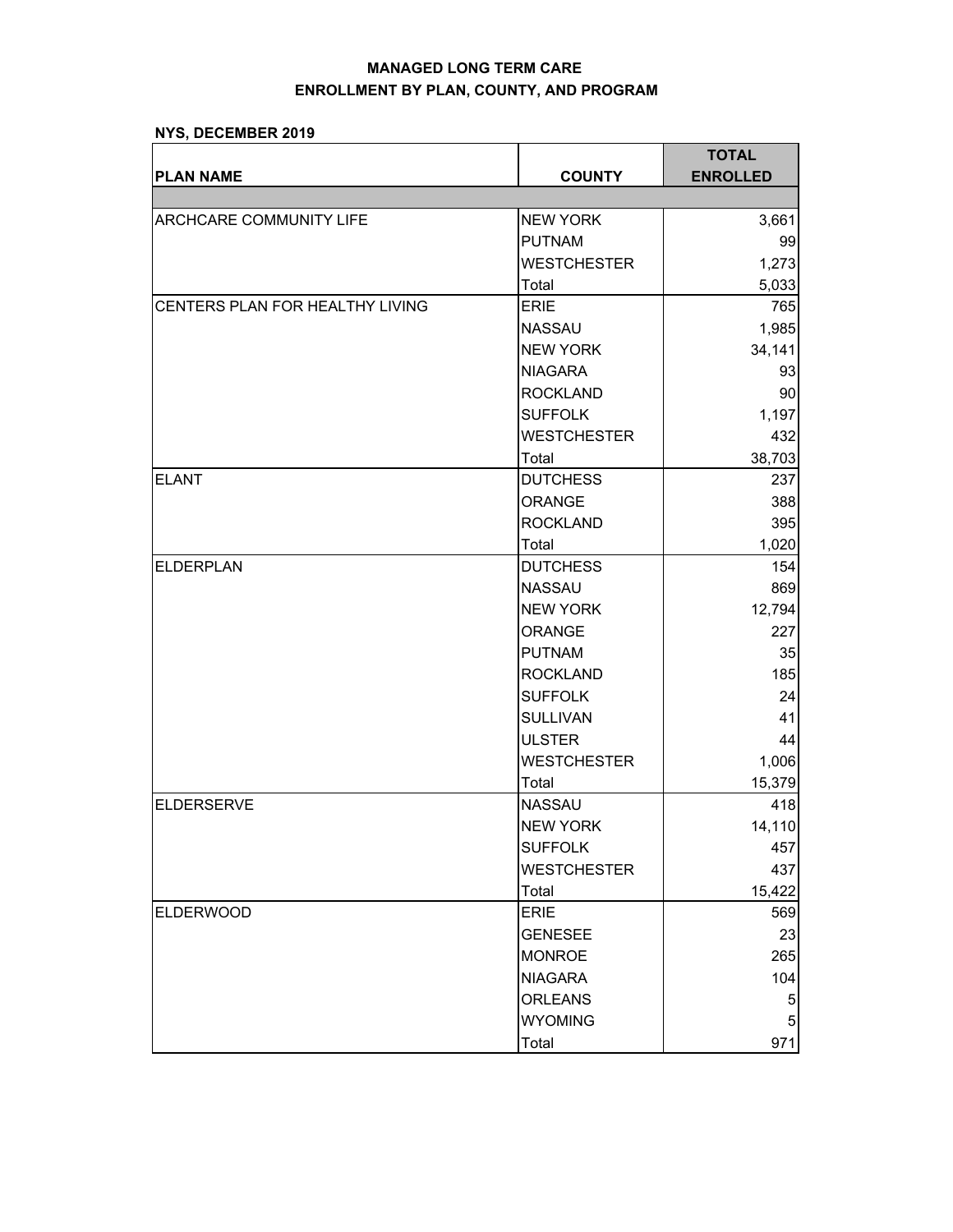|                               |                    | <b>TOTAL</b>    |
|-------------------------------|--------------------|-----------------|
| <b>IPLAN NAME</b>             | <b>COUNTY</b>      | <b>ENROLLED</b> |
|                               |                    |                 |
| EXTENDED MLTC                 | <b>NASSAU</b>      | 289             |
|                               | <b>NEW YORK</b>    | 6,444           |
|                               | <b>SUFFOLK</b>     | 219             |
|                               | Total              | 6,952           |
| <b>FALLON HEALTH WEINBERG</b> | <b>ERIE</b>        | 866             |
|                               | <b>NIAGARA</b>     | 105             |
|                               | Total              | 971             |
| <b>FIDELIS CARE</b>           | <b>ALBANY</b>      | 607             |
|                               | <b>ALLEGANY</b>    | 42              |
|                               | <b>BROOME</b>      | 558             |
|                               | <b>CATTARAUGUS</b> | 92              |
|                               | <b>CAYUGA</b>      | 153             |
|                               | <b>CHAUTAUQUA</b>  | 156             |
|                               | <b>CHEMUNG</b>     | 216             |
|                               | <b>CHENANGO</b>    | 133             |
|                               | <b>CLINTON</b>     | 136             |
|                               | <b>COLUMBIA</b>    | 168             |
|                               | <b>CORTLAND</b>    | 104             |
|                               | <b>DELAWARE</b>    | 142             |
|                               | <b>DUTCHESS</b>    | 267             |
|                               | <b>ERIE</b>        | 1,053           |
|                               | <b>ESSEX</b>       | 45              |
|                               | <b>FRANKLIN</b>    | 87              |
|                               | <b>FULTON</b>      | 170             |
|                               | <b>GENESEE</b>     | 110             |
|                               | <b>GREENE</b>      | 80              |
|                               | <b>HAMILTON</b>    | 10              |
|                               | <b>HERKIMER</b>    | 121             |
|                               | <b>JEFFERSON</b>   | 167             |
|                               | <b>LEWIS</b>       | 61              |
|                               | <b>LIVINGSTON</b>  | 66              |
|                               | <b>MADISON</b>     | 70              |
|                               | <b>MONROE</b>      | 1,088           |
|                               | <b>MONTGOMERY</b>  | 190             |
|                               | <b>NASSAU</b>      | 980             |
|                               | <b>NEW YORK</b>    | 8,005           |
|                               | <b>NIAGARA</b>     | 248             |
|                               | <b>ONEIDA</b>      | 665             |
|                               | <b>ONONDAGA</b>    | 571             |
|                               | <b>ONTARIO</b>     | 103             |
|                               | ORANGE             | 582             |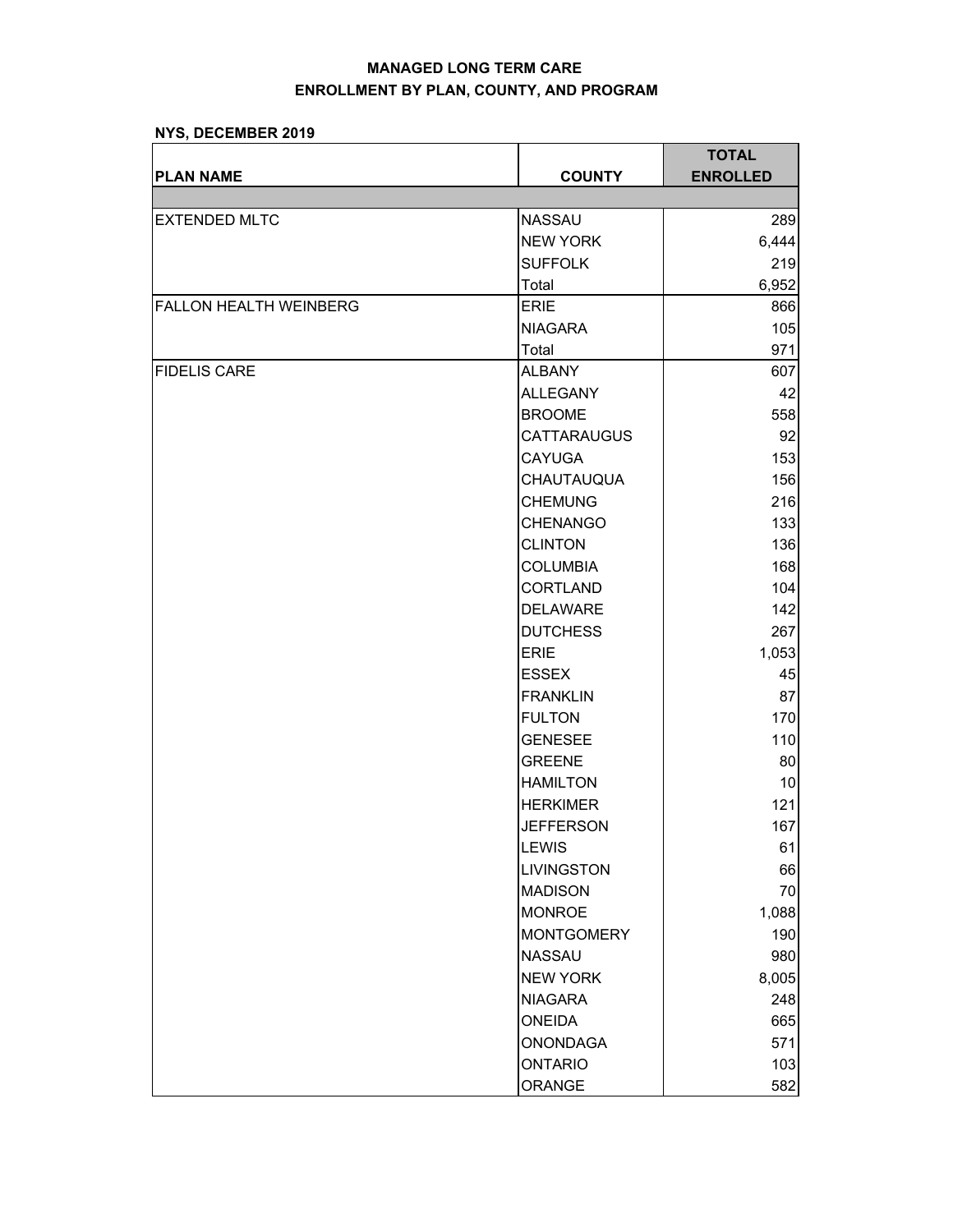| <b>PLAN NAME</b>       | <b>COUNTY</b>      | <b>TOTAL</b><br><b>ENROLLED</b> |  |
|------------------------|--------------------|---------------------------------|--|
|                        |                    |                                 |  |
|                        | <b>ORLEANS</b>     | 50                              |  |
|                        | <b>OSWEGO</b>      | 190                             |  |
|                        | <b>OTSEGO</b>      | 107                             |  |
|                        | <b>PUTNAM</b>      | 95                              |  |
|                        | <b>RENSSELAER</b>  | 281                             |  |
|                        | <b>ROCKLAND</b>    | 704                             |  |
|                        | <b>ST LAWRENCE</b> | 331                             |  |
|                        | <b>SARATOGA</b>    | 259                             |  |
|                        | <b>SCHENECTADY</b> | 442                             |  |
|                        | <b>SCHOHARIE</b>   | 82                              |  |
|                        | <b>SCHUYLER</b>    | 44                              |  |
|                        | <b>SENECA</b>      | 26                              |  |
|                        | <b>STEUBEN</b>     | 159                             |  |
|                        | <b>SUFFOLK</b>     | 1,354                           |  |
|                        | <b>SULLIVAN</b>    | 223                             |  |
|                        | <b>TIOGA</b>       | 74                              |  |
|                        | <b>TOMPKINS</b>    | 121                             |  |
|                        | <b>ULSTER</b>      | 376                             |  |
|                        | <b>WARREN</b>      | 115                             |  |
|                        | <b>WASHINGTON</b>  | 78                              |  |
|                        | <b>WAYNE</b>       | 81                              |  |
|                        | <b>WESTCHESTER</b> | 810                             |  |
|                        | <b>WYOMING</b>     | 54                              |  |
|                        | <b>YATES</b>       | 48                              |  |
|                        | Total              | 23,350                          |  |
| <b>HAMASPIK CHOICE</b> | <b>DUTCHESS</b>    | 300                             |  |
|                        | <b>ORANGE</b>      | 435                             |  |
|                        | <b>PUTNAM</b>      | 37                              |  |
|                        | <b>ROCKLAND</b>    | 703                             |  |
|                        | <b>SULLIVAN</b>    | 362                             |  |
|                        | <b>ULSTER</b>      | 547                             |  |
|                        | Total              | 2,384                           |  |
| <b>HEALTHPLUS</b>      | <b>NEW YORK</b>    | 7,180                           |  |
|                        | Total              | 7,180                           |  |
| <b>ICIRCLE CARE</b>    | <b>BROOME</b>      | 305                             |  |
|                        | CAYUGA             | 67                              |  |
|                        | <b>CHEMUMG</b>     | 177                             |  |
|                        | CHENANGO           | 87                              |  |
|                        | CORTLAND           | 89                              |  |
|                        | <b>DELAWARE</b>    | 1                               |  |
|                        | <b>GENESEE</b>     | 81                              |  |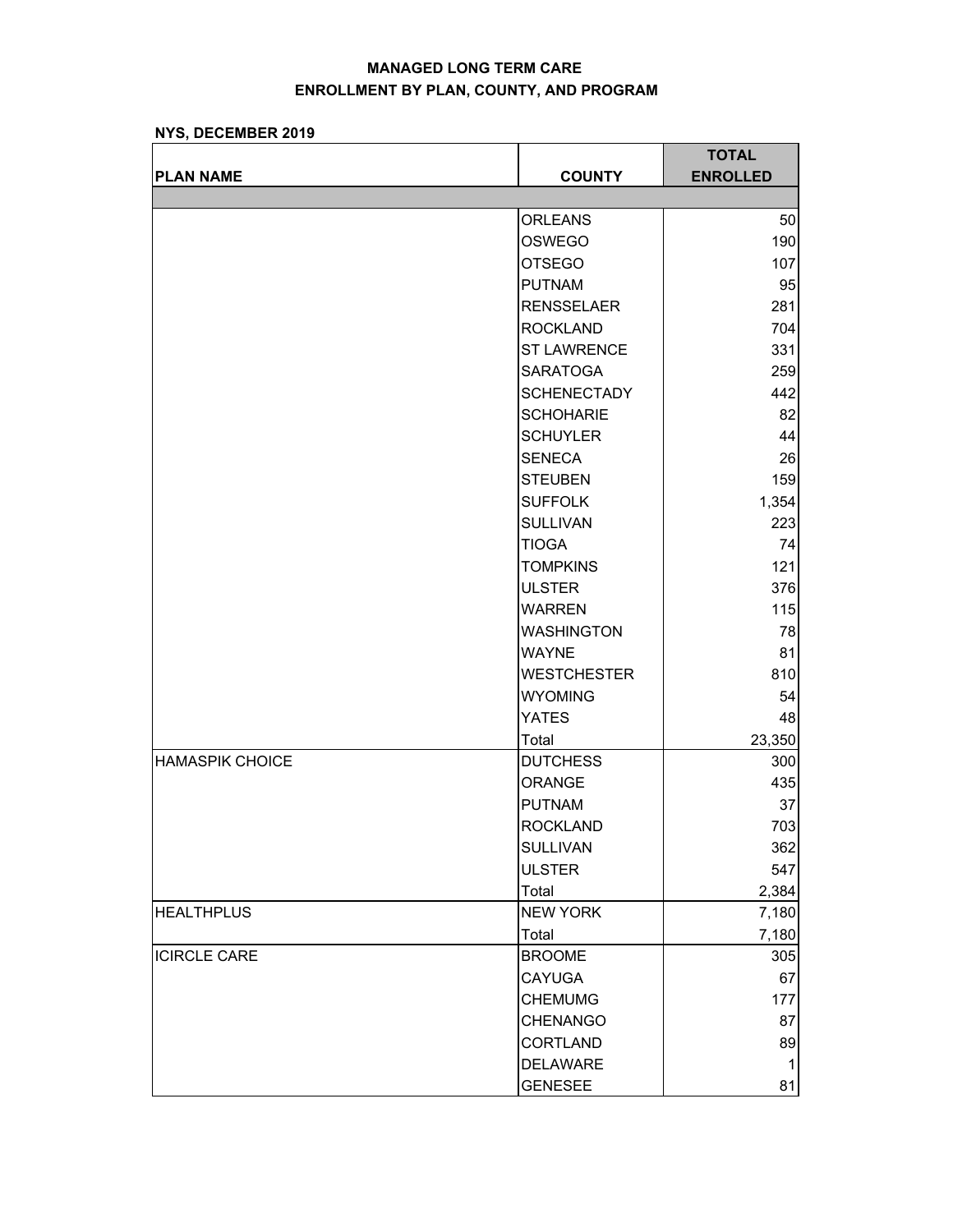|                     |                    | <b>TOTAL</b>    |  |
|---------------------|--------------------|-----------------|--|
| <b>PLAN NAME</b>    | <b>COUNTY</b>      | <b>ENROLLED</b> |  |
|                     |                    |                 |  |
|                     | <b>LIVINGSTON</b>  | 65              |  |
|                     | <b>MADISON</b>     | 18              |  |
|                     | <b>MONROE</b>      | 2,201           |  |
|                     | <b>ONONDAGA</b>    | 288             |  |
|                     | <b>ONTARIO</b>     | 239             |  |
|                     | <b>ORLEANS</b>     | 85              |  |
|                     | <b>OSWEGO</b>      | 45              |  |
|                     | <b>OTSEGO</b>      | 82              |  |
|                     | <b>SCHUYLER</b>    | 38              |  |
|                     | <b>SENECA</b>      | 56              |  |
|                     | <b>STEUBEN</b>     | 127             |  |
|                     | <b>TIOGA</b>       | 32              |  |
|                     | <b>TOMPKINS</b>    | 118             |  |
|                     | <b>WAYNE</b>       | 233             |  |
|                     | <b>WYOMING</b>     | 30              |  |
|                     | <b>YATES</b>       | 53              |  |
|                     | Total              | 4,517           |  |
| <b>INTEGRA</b>      | <b>NASSAU</b>      | 1,305           |  |
|                     | <b>NEW YORK</b>    | 22,417          |  |
|                     | <b>SUFFOLK</b>     | 774             |  |
|                     | <b>WESTCHESTER</b> | 635             |  |
|                     | Total              | 25,131          |  |
| <b>KALOS HEALTH</b> | CHAUTAUQUA         | 237             |  |
|                     | <b>ERIE</b>        | 811             |  |
|                     | <b>GENESEE</b>     | 43              |  |
|                     | <b>MONROE</b>      | 55              |  |
|                     | <b>NIAGARA</b>     | 344             |  |
|                     | <b>ORLEANS</b>     | 40              |  |
|                     | Total              | 1,530           |  |
| <b>METROPLUS</b>    | <b>NEW YORK</b>    | 2,072           |  |
|                     | Total              | 2,072           |  |
| MONTEFIORE HMO      | <b>NEW YORK</b>    | 1,391           |  |
|                     | <b>WESTCHESTER</b> | 388             |  |
|                     | Total              | 1,779           |  |
| PRIME HEALTH CHOICE | <b>ALBANY</b>      | 56              |  |
|                     | <b>DUTCHESS</b>    | 217             |  |
|                     | ORANGE             | 73              |  |
|                     | <b>PUTNAM</b>      | 8               |  |
|                     | <b>ROCKLAND</b>    | 155             |  |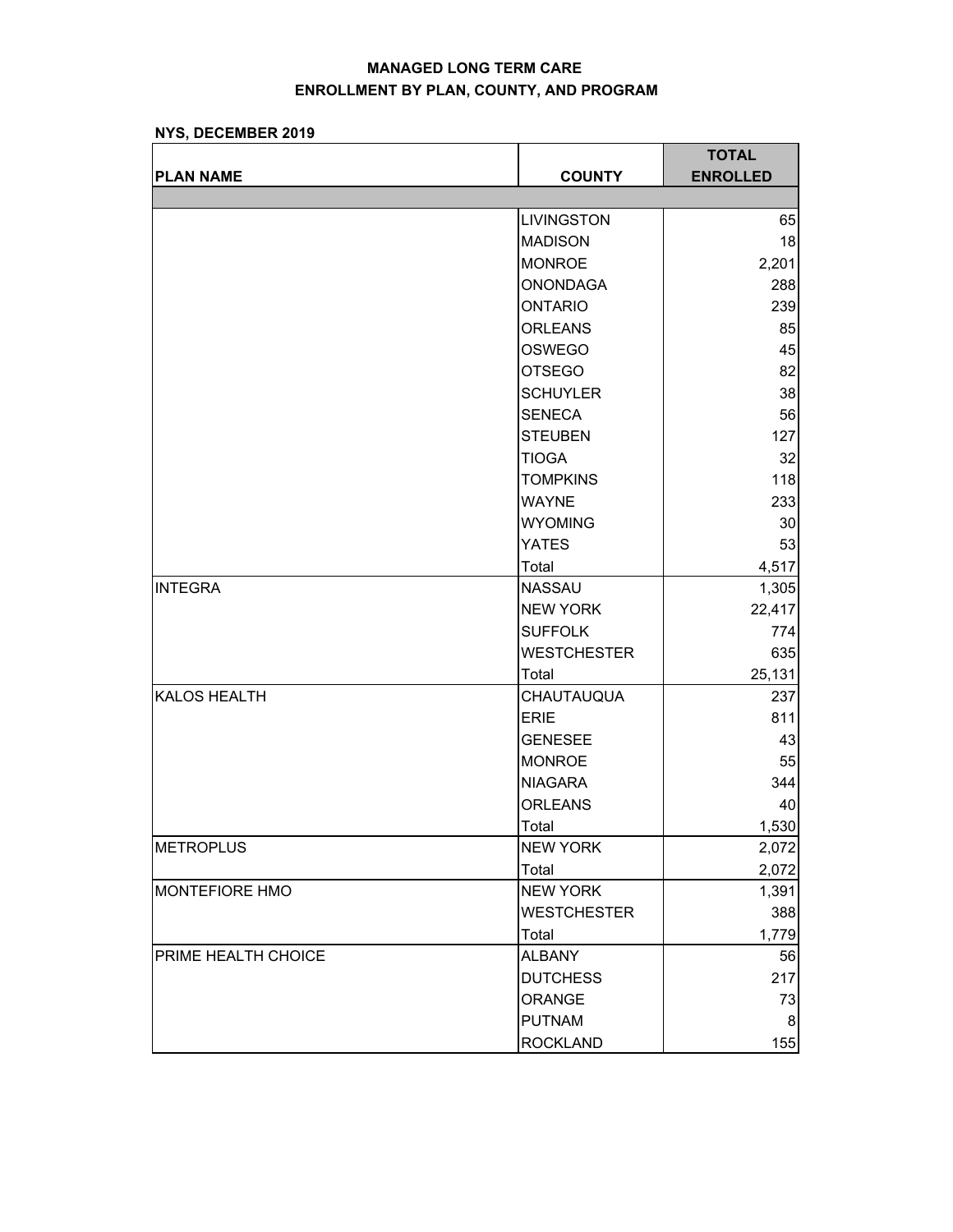|                                   |                    | <b>TOTAL</b>     |
|-----------------------------------|--------------------|------------------|
| <b>PLAN NAME</b>                  | <b>COUNTY</b>      | <b>ENROLLED</b>  |
|                                   |                    |                  |
|                                   | <b>WARREN</b>      | 26               |
|                                   | <b>WASHINGTON</b>  | 15               |
|                                   | Total              | 550              |
| <b>SENIOR HEALTH PARTNERS INC</b> | <b>NASSAU</b>      | 510              |
|                                   | <b>NEW YORK</b>    | 14,587           |
|                                   | <b>WESTCHESTER</b> | 317              |
|                                   | Total              | 15,414           |
| SENIOR NETWORK HEALTH             | <b>HERKIMER</b>    | 76               |
|                                   | <b>ONEIDA</b>      | 511              |
|                                   | Total              | 587              |
| <b>SENIOR WHOLE HEALTH</b>        | <b>NEW YORK</b>    | 14,599           |
|                                   | <b>WESTCHESTER</b> | 284              |
|                                   | Total              | 14,883           |
| <b>VILLAGE CARE</b>               | <b>NEW YORK</b>    | 12,389           |
|                                   | Total              | 12,389           |
| <b>VNA HOMECARE OPTIONS</b>       | <b>ALBANY</b>      | 313              |
|                                   | <b>ALLEGANY</b>    | 127              |
|                                   | <b>BROOME</b>      | 246              |
|                                   | <b>CATTARAUGUS</b> | 198              |
|                                   | <b>CAYUGA</b>      | 134              |
|                                   | <b>CHAUTAUQUA</b>  | 262              |
|                                   | <b>CHEMUMG</b>     | 84               |
|                                   | <b>CHENANGO</b>    | 90               |
|                                   | <b>CLINTON</b>     | 220              |
|                                   | <b>COLUMBIA</b>    | 40               |
|                                   | <b>CORTLAND</b>    | 86               |
|                                   | <b>DELAWARE</b>    | 43               |
|                                   | <b>ERIE</b>        | 481              |
|                                   | <b>ESSEX</b>       | 53               |
|                                   | <b>FRANKLIN</b>    | 112              |
|                                   | <b>FULTON</b>      | 169              |
|                                   | <b>GENESEE</b>     | 50               |
|                                   | <b>GREENE</b>      | 45               |
|                                   | <b>HAMILTON</b>    | $\boldsymbol{9}$ |
|                                   | <b>HERKIMER</b>    | 48               |
|                                   | <b>JEFFERSON</b>   | 181              |
|                                   | <b>LEWIS</b>       | 42               |
|                                   | <b>LIVINGSTON</b>  | 51               |
|                                   | <b>MADISON</b>     | 141              |
|                                   | <b>MONROE</b>      | 739              |
|                                   | <b>MONTGOMERY</b>  | 128              |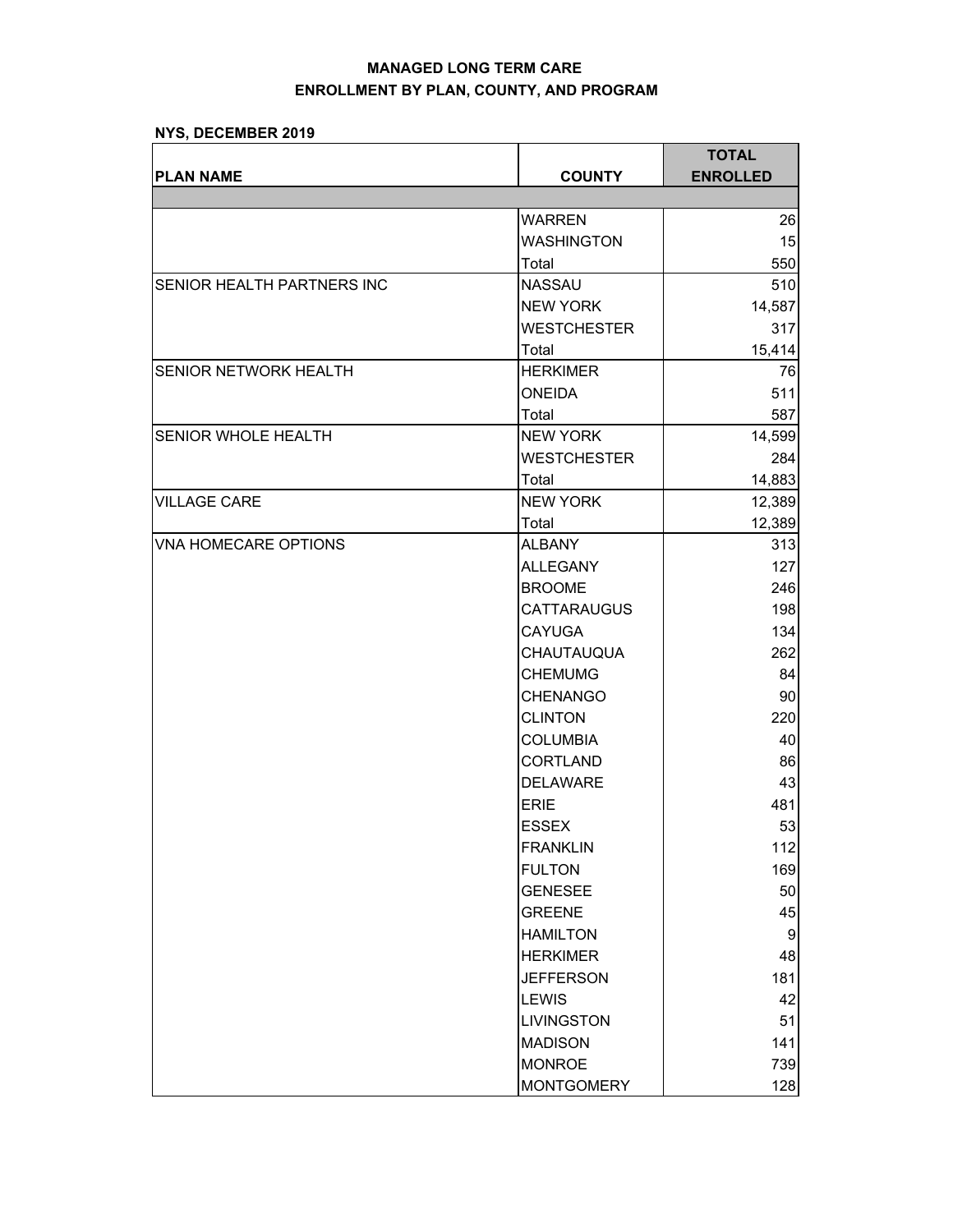|                   |                    | <b>TOTAL</b>    |  |
|-------------------|--------------------|-----------------|--|
| <b>PLAN NAME</b>  | <b>COUNTY</b>      | <b>ENROLLED</b> |  |
|                   |                    |                 |  |
|                   | <b>NIAGARA</b>     | 166             |  |
|                   | <b>ONEIDA</b>      | 374             |  |
|                   | <b>ONONDAGA</b>    | 1,036           |  |
|                   | <b>ONTARIO</b>     | 73              |  |
|                   | <b>ORLEANS</b>     | 28              |  |
|                   | <b>OSWEGO</b>      | 236             |  |
|                   | <b>OTSEGO</b>      | 97              |  |
|                   | <b>RENSSELAER</b>  | 260             |  |
|                   | <b>ST LAWRENCE</b> | 247             |  |
|                   | <b>SARATOGA</b>    | 318             |  |
|                   | <b>SCHENECTADY</b> | 201             |  |
|                   | <b>SCHOHARIE</b>   | 85              |  |
|                   | <b>SCHUYLER</b>    | 9               |  |
|                   | <b>SENECA</b>      | 37              |  |
|                   | <b>STEUBEN</b>     | 169             |  |
|                   | <b>TIOGA</b>       | 56              |  |
|                   | <b>TOMPKINS</b>    | 53              |  |
|                   | <b>WARREN</b>      | 89              |  |
|                   | <b>WASHINGTON</b>  | 80              |  |
|                   | <b>WAYNE</b>       | 93              |  |
|                   | <b>WYOMING</b>     | 65              |  |
|                   | <b>YATES</b>       | 17              |  |
|                   | Total              | 7,881           |  |
| <b>VNS CHOICE</b> | <b>ALBANY</b>      | 268             |  |
|                   | <b>COLUMBIA</b>    | 38              |  |
|                   | <b>DELAWARE</b>    | 18              |  |
|                   | <b>DUTCHESS</b>    | 81              |  |
|                   | <b>ERIE</b>        | 191             |  |
|                   | <b>FULTON</b>      | 16              |  |
|                   | <b>GREENE</b>      | 74              |  |
|                   | <b>HERKIMER</b>    | 11              |  |
|                   | <b>MADISON</b>     | 10              |  |
|                   | <b>MONROE</b>      | 270             |  |
|                   | <b>MONTGOMERY</b>  | 14              |  |
|                   | <b>NASSAU</b>      | 723             |  |
|                   | <b>NEW YORK</b>    | 16,199          |  |
|                   | <b>ONEIDA</b>      | 47              |  |
|                   | <b>ONONDAGA</b>    | 72              |  |
|                   | ORANGE             | 52              |  |
|                   | <b>OTSEGO</b>      | 13              |  |
|                   | <b>PUTNAM</b>      | 52              |  |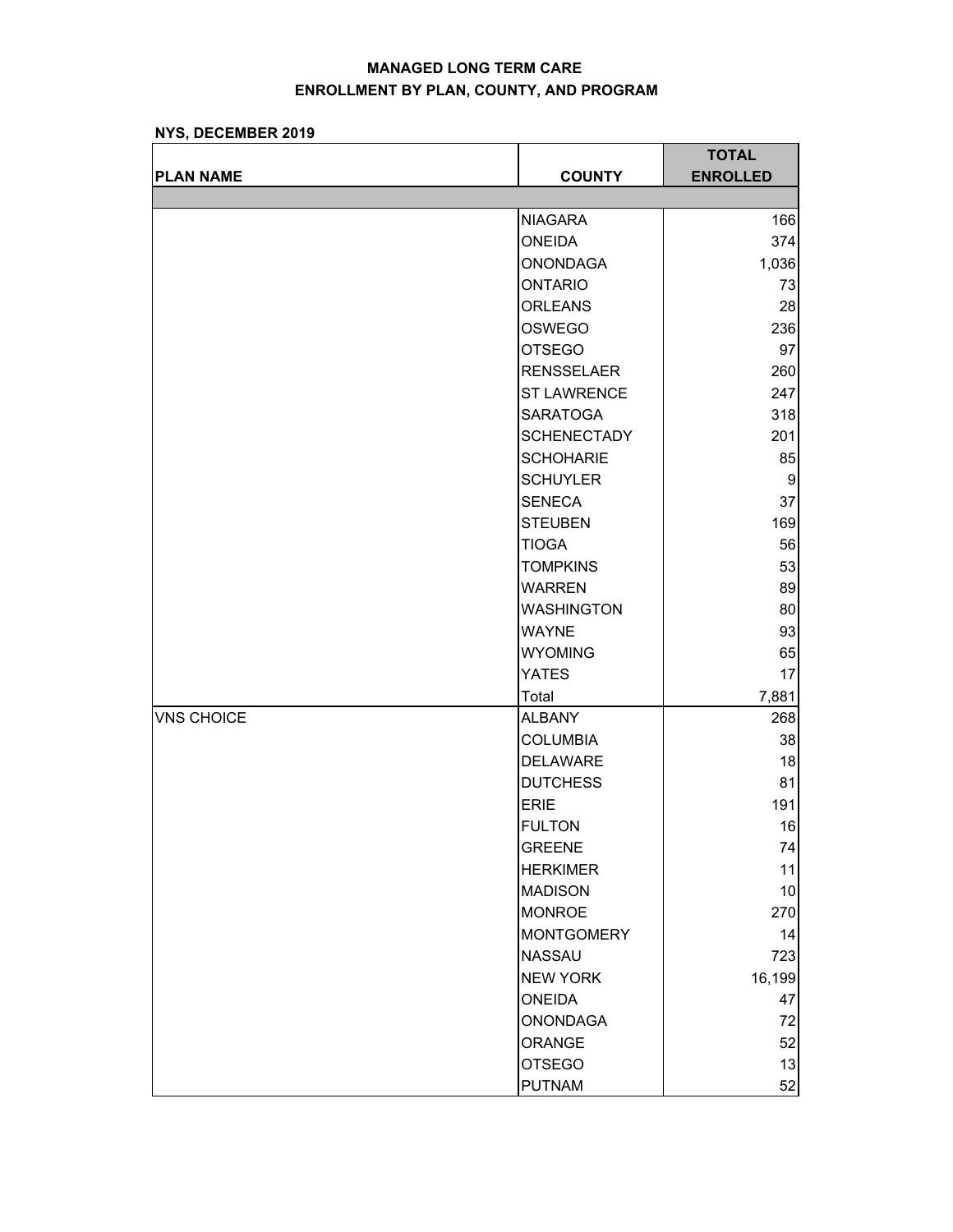**NYS, DECEMBER 2019**

|                                                 |                    | <b>TOTAL</b>    |
|-------------------------------------------------|--------------------|-----------------|
| <b>PLAN NAME</b>                                | <b>COUNTY</b>      | <b>ENROLLED</b> |
|                                                 |                    |                 |
|                                                 | <b>RENSSELAER</b>  | 167             |
|                                                 | <b>ROCKLAND</b>    | 134             |
|                                                 | <b>SARATOGA</b>    | 153             |
|                                                 | <b>SCHENECTADY</b> | 106             |
|                                                 | <b>SCHOHARIE</b>   | 42              |
|                                                 | <b>SUFFOLK</b>     | 678             |
|                                                 | <b>SULLIVAN</b>    | $\overline{7}$  |
|                                                 | <b>ULSTER</b>      | 93              |
|                                                 | <b>WARREN</b>      | 26              |
|                                                 | <b>WASHINGTON</b>  | 14              |
|                                                 | <b>WESTCHESTER</b> | 585             |
|                                                 | Total              | 20,154          |
| <b>WELLCARE</b>                                 | <b>ALBANY</b>      | 46              |
|                                                 | <b>ERIE</b>        | 395             |
|                                                 | <b>NASSAU</b>      | 313             |
|                                                 | <b>NEW YORK</b>    | 3,723           |
|                                                 | <b>ORANGE</b>      | 307             |
|                                                 | <b>ROCKLAND</b>    | 194             |
|                                                 | <b>SUFFOLK</b>     | 480             |
|                                                 | <b>ULSTER</b>      | 174             |
|                                                 | <b>WESTCHESTER</b> | 163             |
|                                                 | Total              | 5,795           |
| <b>Total MLTC Partial Capitation Enrollment</b> |                    | 250,743         |
|                                                 |                    |                 |
| <b>Total State Enrollment</b>                   |                    | 256,477         |

NOTES:

(1) The source of plan enrollment counts is the primary and secondary roster reports which reflect enrollees as of the first of the month.

(2) New plans added this month : ICircle Care - Delaware County.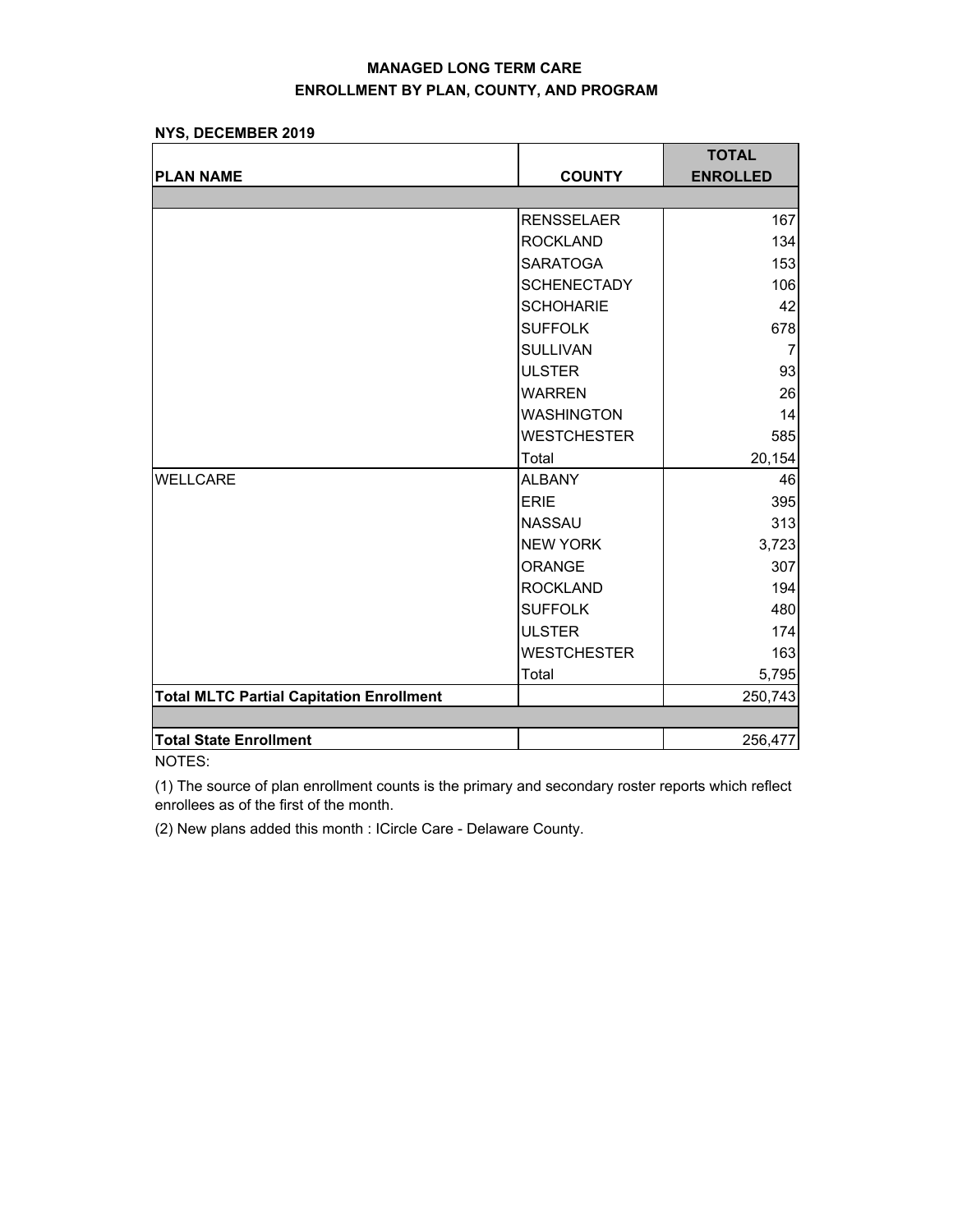## **MEDICAID ADVANTAGE ENROLLMENT BY COUNTY AND PLAN**

|                 |                     | <b>Total</b>    |
|-----------------|---------------------|-----------------|
| <b>County</b>   | <b>Plan Name</b>    | <b>Enrolled</b> |
|                 |                     |                 |
| Albany          | <b>TOTAL</b>        | 178             |
|                 | Fidelis Legacy Plan | 81              |
|                 | WellCare            | 97              |
| Allegany        | <b>TOTAL</b>        |                 |
|                 | Fidelis Legacy Plan |                 |
| <b>Broome</b>   | <b>TOTAL</b>        | 96              |
|                 | Fidelis Legacy Plan | 5               |
|                 | WellCare            | 91              |
| Cattaraugus     | <b>TOTAL</b>        | 1               |
|                 | Fidelis Legacy Plan |                 |
| Cayuga          | <b>TOTAL</b>        | 4               |
|                 | Fidelis Legacy Plan | 4               |
| Chemung         | <b>TOTAL</b>        | 4               |
|                 | Fidelis Legacy Plan | 4               |
| Chenango        | <b>TOTAL</b>        | 2               |
|                 | Fidelis Legacy Plan | 2               |
| Clinton         | <b>TOTAL</b>        | $\overline{7}$  |
|                 | Fidelis Legacy Plan | 7               |
| Columbia        | <b>TOTAL</b>        | 7               |
|                 | Fidelis Legacy Plan | 7               |
| Cortland        | <b>TOTAL</b>        | $\overline{2}$  |
|                 | Fidelis Legacy Plan | $\overline{2}$  |
| Delaware        | <b>TOTAL</b>        | 4               |
|                 | Fidelis Legacy Plan | 4               |
| <b>Dutchess</b> | <b>TOTAL</b>        | 22              |
|                 | Fidelis Legacy Plan | 22              |
| Erie            | <b>TOTAL</b>        | 612             |
|                 | Fidelis Legacy Plan | 40              |
|                 | WellCare            | 572             |
| Essex           | <b>TOTAL</b>        |                 |
|                 | Fidelis Legacy Plan |                 |
| Franklin        | <b>TOTAL</b>        | 2               |
|                 | Fidelis Legacy Plan | $\overline{c}$  |
| Fulton          | <b>TOTAL</b>        | 4               |
|                 | Fidelis Legacy Plan | 4               |
| Greene          | <b>TOTAL</b>        | 13              |
|                 | Fidelis Legacy Plan | 13              |
| Herkimer        | <b>TOTAL</b>        | 19              |
|                 | Fidelis Legacy Plan | 19              |
| Monroe          | <b>TOTAL</b>        | 196             |
|                 | WellCare            | 196             |
|                 |                     |                 |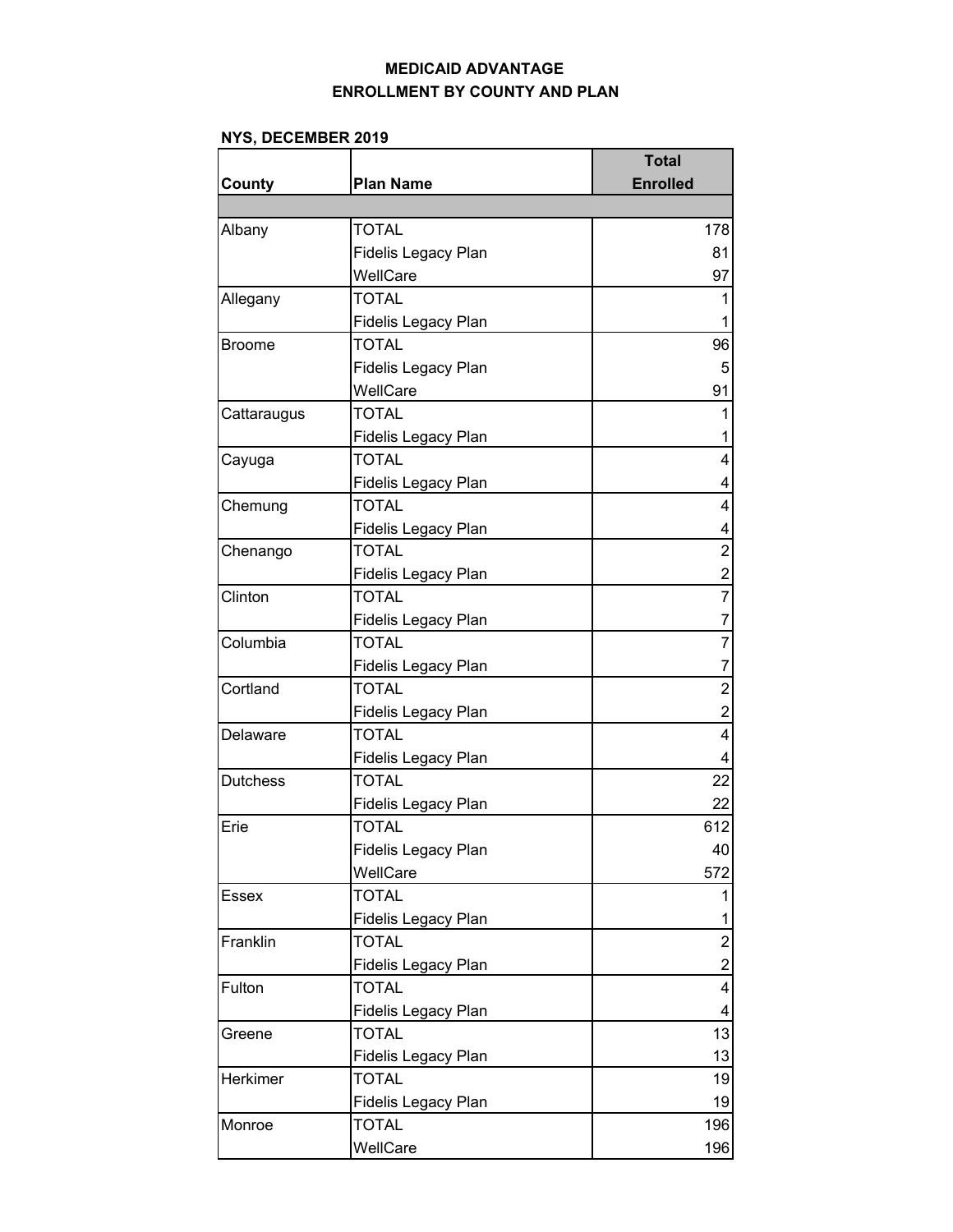## **MEDICAID ADVANTAGE ENROLLMENT BY COUNTY AND PLAN**

|              |                          | <b>Total</b>              |
|--------------|--------------------------|---------------------------|
| County       | <b>Plan Name</b>         | <b>Enrolled</b>           |
|              |                          |                           |
| Montgomery   | <b>TOTAL</b>             | 13                        |
|              | Fidelis Legacy Plan      | 13                        |
| Nassau       | <b>TOTAL</b>             | 188                       |
|              | <b>United HealthCare</b> | 188                       |
| Niagara      | <b>TOTAL</b>             | 116                       |
|              | Fidelis Legacy Plan      | 8                         |
|              | WellCare                 | 108                       |
| Oneida       | <b>TOTAL</b>             | 104                       |
|              | Fidelis Legacy Plan      | 51                        |
|              | WellCare                 | 53                        |
| Onondaga     | <b>TOTAL</b>             | 81                        |
|              | Fidelis Legacy Plan      | 81                        |
| Orange       | <b>TOTAL</b>             | 28                        |
|              | WellCare                 | 28                        |
| Oswego       | <b>TOTAL</b>             | 40                        |
|              | Fidelis Legacy Plan      | 40                        |
| Otsego       | <b>TOTAL</b>             | 3                         |
|              | Fidelis Legacy Plan      | 3                         |
| Putnam       | <b>TOTAL</b>             | 3                         |
|              | Fidelis Legacy Plan      | $\ensuremath{\mathsf{3}}$ |
| Rensselaer   | <b>TOTAL</b>             | 78                        |
|              | Fidelis Legacy Plan      | 21                        |
|              | WellCare                 | 57                        |
| Rockland     | <b>TOTAL</b>             | 23                        |
|              | WellCare                 | 23                        |
| St. Lawrence | <b>TOTAL</b>             | 6                         |
|              | Fidelis Legacy Plan      | 6                         |
| Saratoga     | <b>TOTAL</b>             | 27                        |
|              | Fidelis Legacy Plan      | $\overline{7}$            |
|              | WellCare                 | 20                        |
| Schenectady  | <b>TOTAL</b>             | 99                        |
|              | Fidelis Legacy Plan      | 51                        |
|              | WellCare                 | 48                        |
| Sullivan     | <b>TOTAL</b>             | 6                         |
|              | Fidelis Legacy Plan      | 6                         |
| Ulster       | <b>TOTAL</b>             | 93                        |
|              | Fidelis Legacy Plan      | 35                        |
|              | WellCare                 | 58                        |
| Warren       | <b>TOTAL</b>             | $\overline{\mathbf{c}}$   |
|              | Fidelis Legacy Plan      | $\overline{a}$            |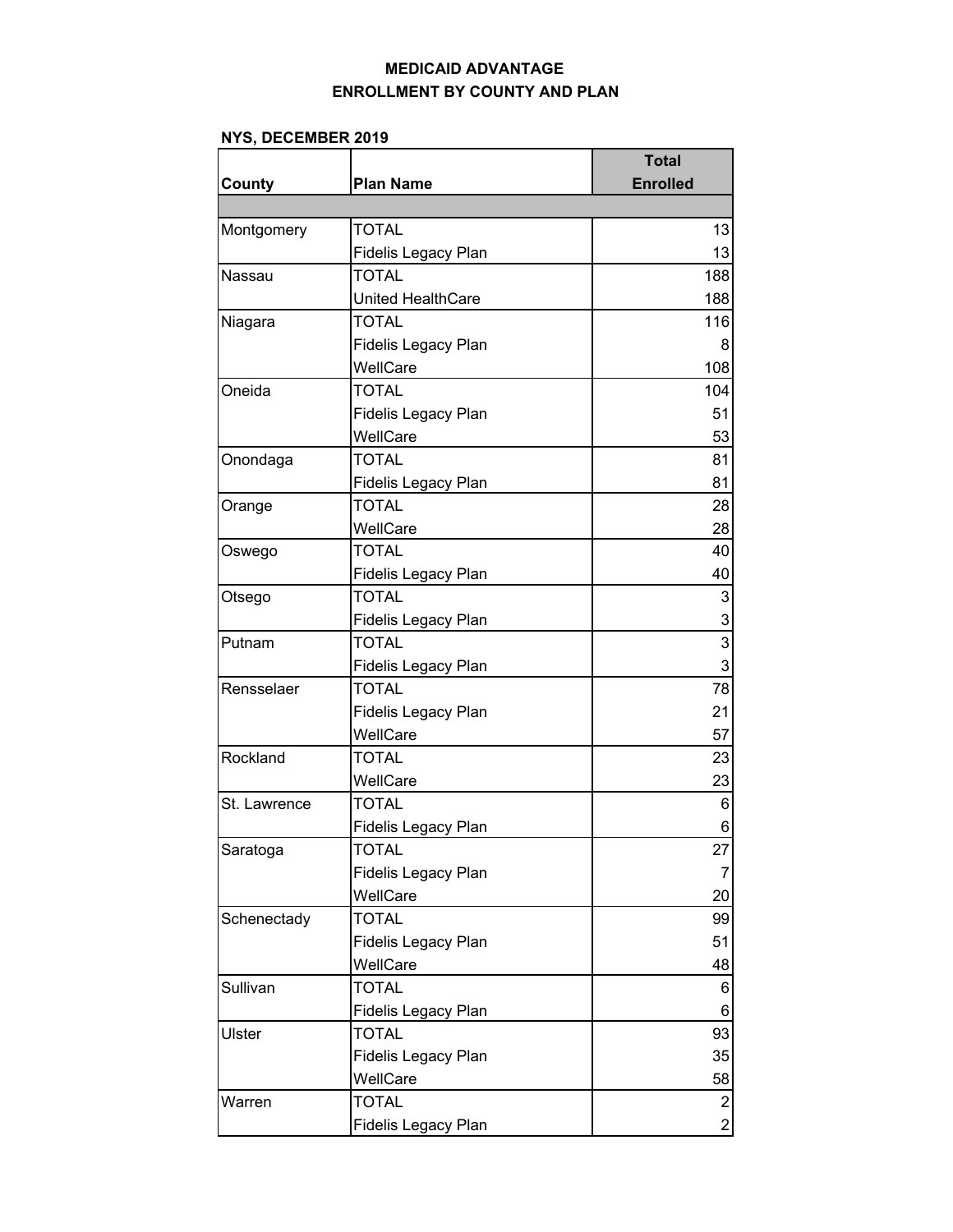## **MEDICAID ADVANTAGE ENROLLMENT BY COUNTY AND PLAN**

### **NYS, DECEMBER 2019**

|                       |                            | <b>Total</b>    |
|-----------------------|----------------------------|-----------------|
| County                | <b>Plan Name</b>           | <b>Enrolled</b> |
|                       |                            |                 |
| Washington            | <b>TOTAL</b>               | 5               |
|                       | <b>Fidelis Legacy Plan</b> | 5               |
| Wayne                 | <b>TOTAL</b>               |                 |
|                       | WellCare                   |                 |
| <b>Upstate Total:</b> |                            | 2,091           |
| <b>NYC</b>            | <b>Fidelis Legacy Plan</b> | 644             |
|                       | <b>United HealthCare</b>   | 1,760           |
|                       | <b>NYC Total</b>           | 2,404           |
|                       |                            |                 |
|                       | <b>UPSTATE TOTAL</b>       | 2,091           |
|                       | <b>NEW YORK CITY TOTAL</b> | 2,404           |
|                       | <b>STATE TOTAL</b>         | 4,495           |

# NOTES:

(1) The source of plan enrollment counts is the primary and secondary roster reports which reflect enrollees as of the first of the month.

(2) New plans added this month : None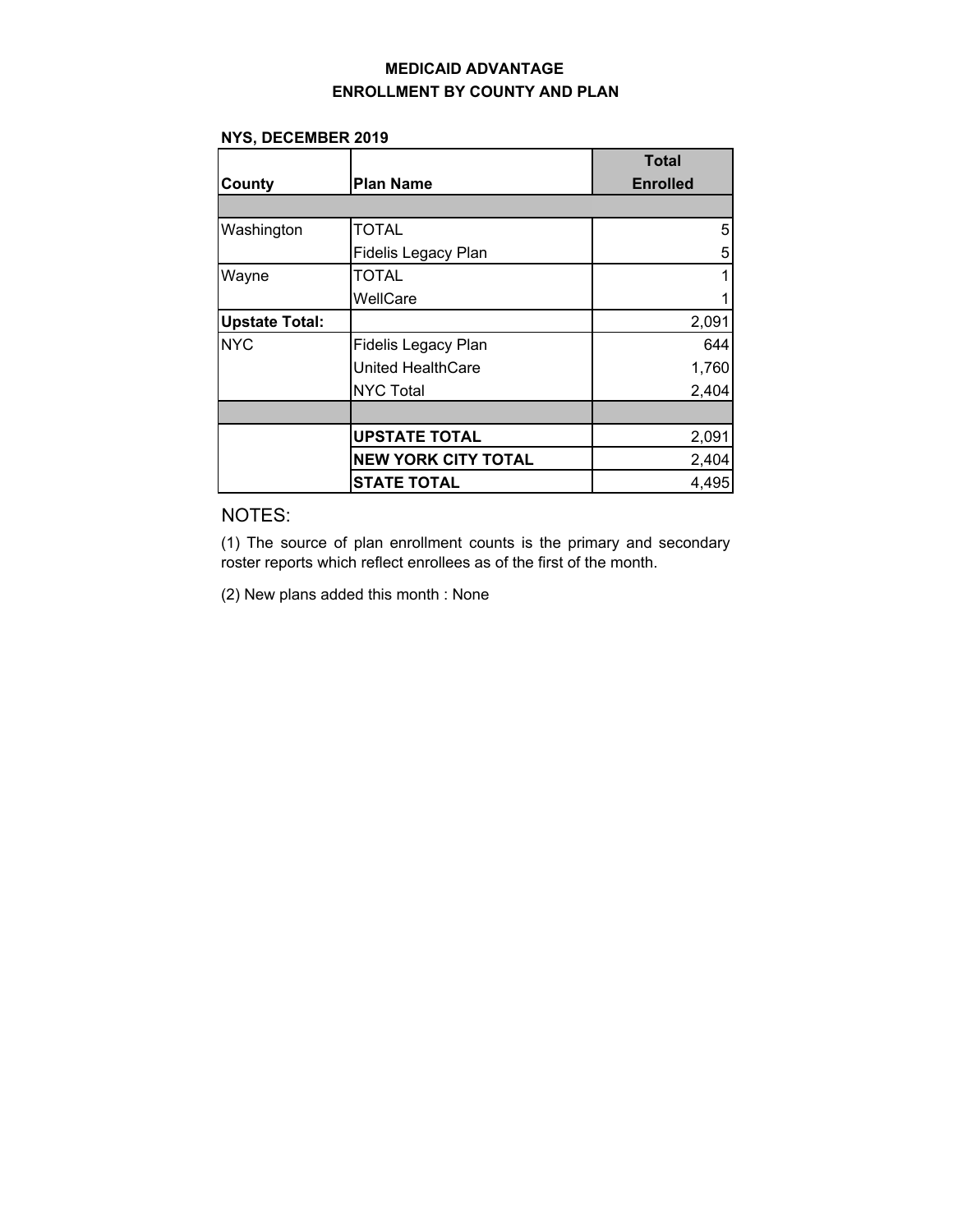# **MEDICAID ADVANTAGE PLUS ENROLLMENT BY COUNTY AND PLAN**

#### **NYS, DECEMBER 2019**

|                       |                                 | <b>Total</b>    |
|-----------------------|---------------------------------|-----------------|
| County                | <b>Plan Name</b>                | <b>Enrolled</b> |
|                       |                                 |                 |
| Albany                | Total                           | 17              |
|                       | Fidelis Legacy Plan             | 17              |
| Montgomery            | Total                           | $\overline{2}$  |
|                       | Fidelis Legacy Plan             | $\overline{2}$  |
| Nassau                | Total                           | 192             |
|                       | Centers Plan for Healthy Living |                 |
|                       | ElderPlan                       | 44              |
|                       | <b>HealthFirst</b>              | 128             |
|                       | Senior Whole Health             | 4               |
|                       | <b>VNS Choice Plus</b>          | 15              |
| Rensselaer            | Total                           | 8               |
|                       | Fidelis Legacy Plan             | 8               |
| Schenectady           | Total                           | 11              |
|                       | <b>Fidelis Legacy Plan</b>      | 11              |
| Suffolk               | Total                           | 23              |
|                       | <b>VNS Choice Plus</b>          | 23              |
| Westchester           | Total                           | 138             |
|                       | Elderplan                       | 38              |
|                       | <b>HealthFirst</b>              | 82              |
|                       | <b>VNS Choice Plus</b>          | 18              |
| <b>Upstate Total:</b> |                                 | 391             |
| <b>NYC</b>            | Centers Plan for Healthy Living | 13              |
|                       | Elderplan                       | 1,496           |
|                       | Fidelis Legacy Plan             | 35              |
|                       | <b>HealthFirst</b>              | 11,589          |
|                       | <b>HealthPlus</b>               | 12              |
|                       | Senior Whole Health             | 96              |
|                       | <b>Village Care</b>             | 1,755           |
|                       | <b>VNS Choice Plus</b>          | 2,233           |
|                       | <b>NYC Total</b>                | 17,229          |
|                       |                                 |                 |
|                       | <b>UPSTATE TOTAL</b>            | 391             |
|                       | <b>NEW YORK CITY TOTAL</b>      | 17,229          |
|                       | <b>STATE TOTAL</b>              | 17,620          |

NOTES:

(1) The source of plan enrollment counts is the primary and secondary roster reports which reflect enrollees as of the first of the month.

(2) New plans added this month : None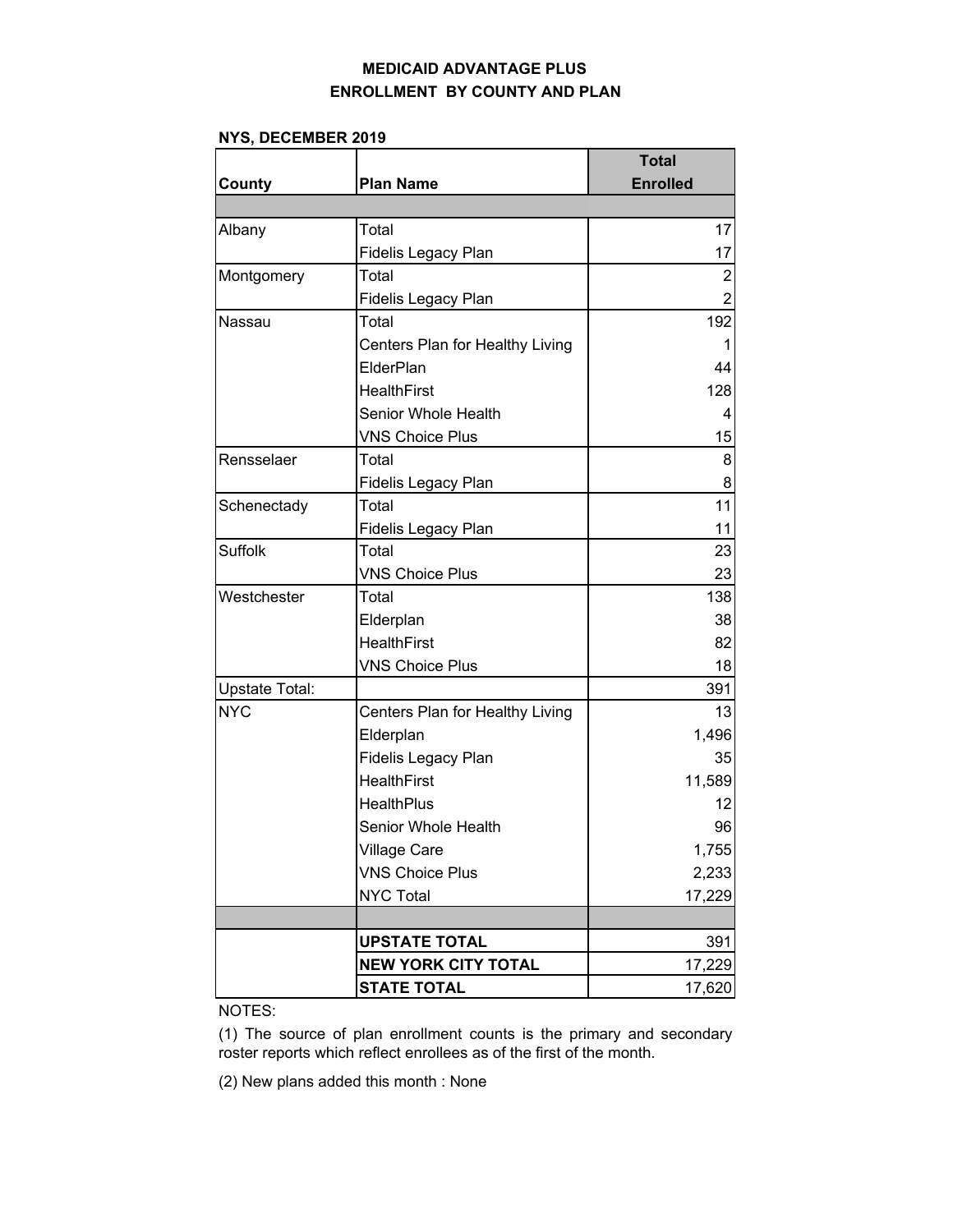|               |                                          | <b>Roster</b>     | <b>NYSoH</b>      | <b>Total</b>      |
|---------------|------------------------------------------|-------------------|-------------------|-------------------|
| County        | <b>Plan Name</b>                         | <b>Enrollment</b> | <b>Enrollment</b> | <b>Enrollment</b> |
|               |                                          |                   |                   |                   |
| Albany        | Total                                    | 1,281             | 585               | 1,866             |
|               | Capital District Physician's Health Plan | 836               | 342               | 1,178             |
|               | <b>Fidelis Care</b>                      | 387               | 205               | 592               |
|               | <b>MVP Health Plan</b>                   | 45                | 25                | 70                |
|               | United HealthCare                        | 13                | 13                | 26                |
| Allegany      | Total                                    | 218               | 62                | 280               |
|               | <b>Fidelis Care</b>                      | 133               | 41                | 174               |
|               | YourCare Health Plan                     | 85                | 21                | 106               |
| <b>Broome</b> | Total                                    | 1,497             | 304               | 1,801             |
|               | Capital District Physician's Health Plan | 43                | 9                 | 52                |
|               | <b>Excellus</b>                          | 905               | 169               | 1,074             |
|               | <b>Fidelis Care</b>                      | 467               | 105               | 572               |
|               | <b>United HealthCare</b>                 | 82                | 21                | 103               |
| Cattaraugus   | Total                                    | 431               | 130               | 561               |
|               | <b>Fidelis Care</b>                      | 311               | 97                | 408               |
|               | YourCare Health Plan                     | 120               | 33                | 153               |
| Cayuga        | Total                                    | 487               | 132               | 619               |
|               | <b>Fidelis Care</b>                      | 413               | 113               | 526               |
|               | United HealthCare                        | 74                | 19                | 93                |
| Chautauqua    | Total                                    | 1,107             | 242               | 1,349             |
|               | <b>Fidelis Care</b>                      | 985               | 213               | 1,198             |
|               | <b>United HealthCare</b>                 | 18                | 5                 | 23                |
|               | YourCare Health Plan                     | 104               | 24                | 128               |
| Chemung       | Total                                    | 726               | 180               | 906               |
|               | <b>Fidelis Care</b>                      | 638               | 161               | 799               |
|               | <b>United HealthCare</b>                 | 88                | 19                | 107               |
| Chenango      | Total                                    | 238               | 75                | 313               |
|               | <b>Fidelis Care</b>                      | 207               | 62                | 269               |
|               | United HealthCare                        | 31                | 13                | 44                |
| Clinton       | Total                                    | 603               | 133               | 736               |
|               | Capital District Physician's Health Plan | $\overline{2}$    | 0                 | $\overline{2}$    |
|               | <b>Fidelis Care</b>                      | 562               | 121               | 683               |
|               | United HealthCare                        | 39                | 12                | 51                |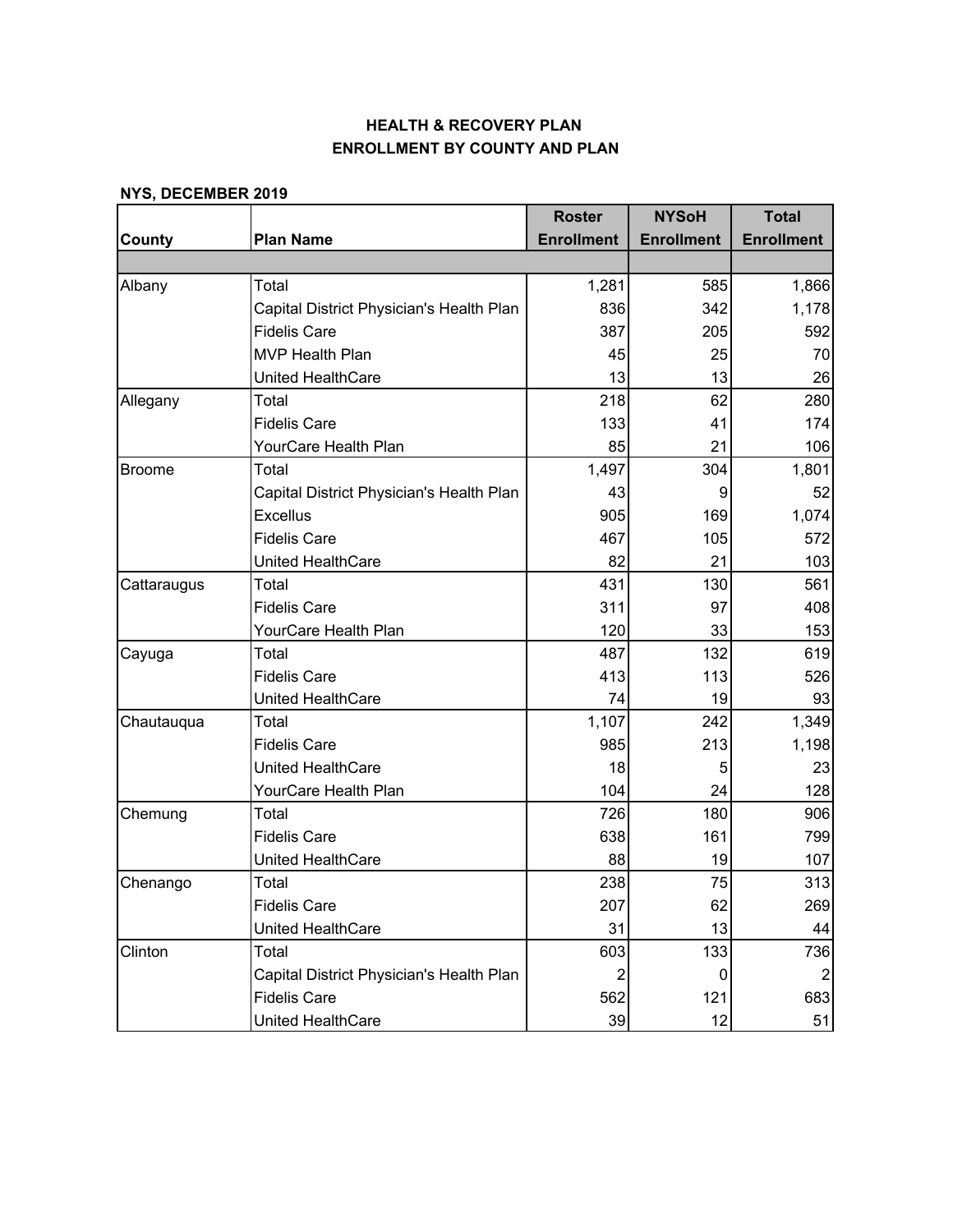|                 |                                          | <b>Roster</b>     | <b>NYSoH</b>      | <b>Total</b>      |
|-----------------|------------------------------------------|-------------------|-------------------|-------------------|
| County          | <b>Plan Name</b>                         | <b>Enrollment</b> | <b>Enrollment</b> | <b>Enrollment</b> |
|                 |                                          |                   |                   |                   |
| Columbia        | Total                                    | 285               | 95                | 380               |
|                 | Capital District Physician's Health Plan | 130               | 31                | 161               |
|                 | <b>Fidelis Care</b>                      | 144               | 53                | 197               |
|                 | <b>MVP Health Plan</b>                   | 9                 | 10                | 19                |
|                 | United HealthCare                        | 2                 |                   | 3                 |
| Cortland        | Total                                    | 290               | 104               | 394               |
|                 | <b>Fidelis Care</b>                      | 244               | 94                | 338               |
|                 | Molina Healthcare                        | 46                | 10                | 56                |
| Delaware        | Total                                    | 126               | 64                | 190               |
|                 | <b>Fidelis Care</b>                      | 126               | 64                | 190               |
| <b>Dutchess</b> | Total                                    | 1,108             | 512               | 1,620             |
|                 | <b>Fidelis Care</b>                      | 456               | 289               | 745               |
|                 | <b>MVP Health Plan</b>                   | 626               | 203               | 829               |
|                 | United HealthCare                        | 26                | 20                | 46                |
| Erie            | Total                                    | 5,451             | 1,551             | 7,002             |
|                 | <b>Excellus</b>                          | 63                | 56                | 119               |
|                 | <b>Fidelis Care</b>                      | 1,883             | 764               | 2,647             |
|                 | Indepentdent Health Association          | 2,003             | 477               | 2,480             |
|                 | United HealthCare                        | 101               | 25                | 126               |
|                 | YourCare Health Plan                     | 1,401             | 229               | 1,630             |
| <b>Essex</b>    | Total                                    | 147               | 66                | 213               |
|                 | Capital District Physician's Health Plan | 2                 | 1                 | 3                 |
|                 | <b>Fidelis Care</b>                      | 138               | 64                | 202               |
|                 | United HealthCare                        | 7                 | 1                 | 8                 |
| Franklin        | Total                                    | 432               | 96                | 528               |
|                 | Capital District Physician's Health Plan | 3                 | 0                 | 3                 |
|                 | <b>Fidelis Care</b>                      | 410               | 91                | 501               |
|                 | United HealthCare                        | 19                | 5                 | 24                |
| Fulton          | Total                                    | 367               | 124               | 491               |
|                 | Capital District Physician's Health Plan | 48                | 10                | 58                |
|                 | <b>Fidelis Care</b>                      | 316               | 111               | 427               |
|                 | United HealthCare                        | 3                 | 3                 | 6                 |
| Genesee         | Total                                    | 250               | 134               | 384               |
|                 | <b>Fidelis Care</b>                      | 119               | 82                | 201               |
|                 | <b>MVP Health Plan</b>                   | 125               | 46                | 171               |
|                 | United HealthCare                        | 6                 | 6                 | 12                |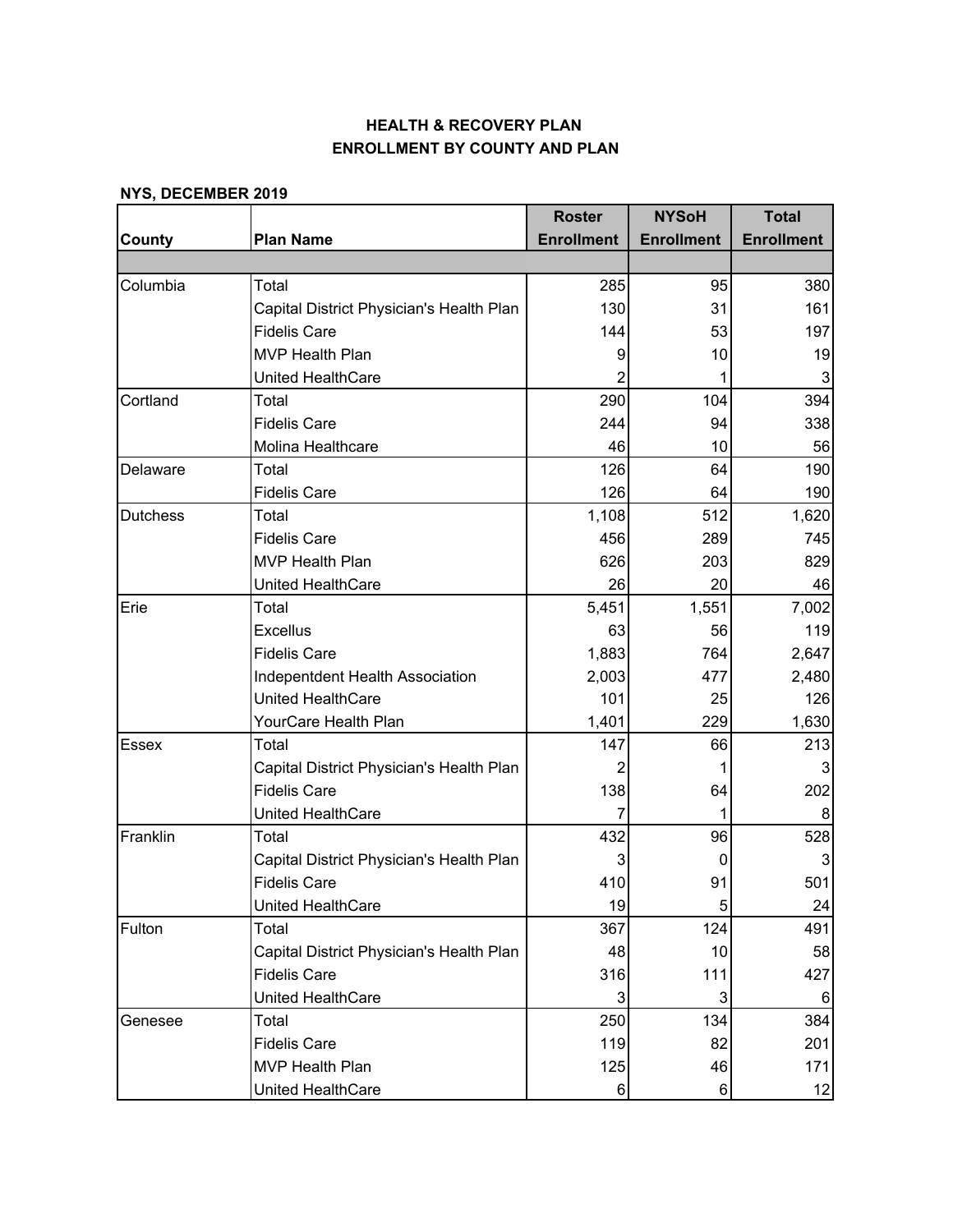|            |                                          | <b>Roster</b>     | <b>NYSoH</b>      | <b>Total</b>      |
|------------|------------------------------------------|-------------------|-------------------|-------------------|
| County     | <b>Plan Name</b>                         | <b>Enrollment</b> | <b>Enrollment</b> | <b>Enrollment</b> |
|            |                                          |                   |                   |                   |
| Greene     | Total                                    | 256               | 104               | 360               |
|            | Capital District Physician's Health Plan | 119               | 37                | 156               |
|            | <b>Fidelis Care</b>                      | 118               | 56                | 174               |
|            | MVP Health Plan                          | 16                | 8                 | 24                |
|            | United HealthCare                        | 3                 | 3                 | 6                 |
| Hamilton   | Total                                    | 7                 | 7                 | 14                |
|            | <b>Fidelis Care</b>                      | 7                 | 7                 | 14                |
| Herkimer   | Total                                    | 333               | 122               | 455               |
|            | <b>Excellus</b>                          | 59                | 29                | 88                |
|            | <b>Fidelis Care</b>                      | 272               | 92                | 364               |
|            | United HealthCare                        | 2                 | 1                 | 3                 |
| Jefferson  | Total                                    | 734               | 166               | 900               |
|            | <b>Fidelis Care</b>                      | 138               | 43                | 181               |
|            | MVP Health Plan                          | 23                | 11                | 34                |
|            | United HealthCare                        | 573               | 112               | 685               |
| Lewis      | Total                                    | 118               | 84                | 202               |
|            | <b>Fidelis Care</b>                      | 65                | 51                | 116               |
|            | MVP Health Plan                          | $\overline{c}$    | 5                 | 7                 |
|            | United HealthCare                        | 51                | 28                | 79                |
| Livingston | Total                                    | 347               | 81                | 428               |
|            | <b>Excellus</b>                          | 212               | 30                | 242               |
|            | <b>Fidelis Care</b>                      | 62                | 28                | 90                |
|            | <b>MVP Health Plan</b>                   | 64                | 19                | 83                |
|            | United HealthCare                        | 9                 | 4                 | 13                |
| Madison    | Total                                    | 279               | 105               | 384               |
|            | <b>Fidelis Care</b>                      | 241               | 94                | 335               |
|            | <b>United HealthCare</b>                 | 38                | 11                | 49                |
| Monroe     | Total                                    | 7,505             | 1,265             | 8,770             |
|            | <b>Excellus</b>                          | 5,214             | 877               | 6,091             |
|            | <b>Fidelis Care</b>                      | 1,018             | 184               | 1,202             |
|            | MVP Health Plan                          | 1,018             | 129               | 1,147             |
|            | United HealthCare                        | 174               | 49                | 223               |
|            | YourCare Health Plan                     | 81                | 26                | 107               |
| Montgomery | Total                                    | 397               | 86                | 483               |
|            | Capital District Physician's Health Plan | 80                | 17                | 97                |
|            | <b>Fidelis Care</b>                      | 317               | 69                | 386               |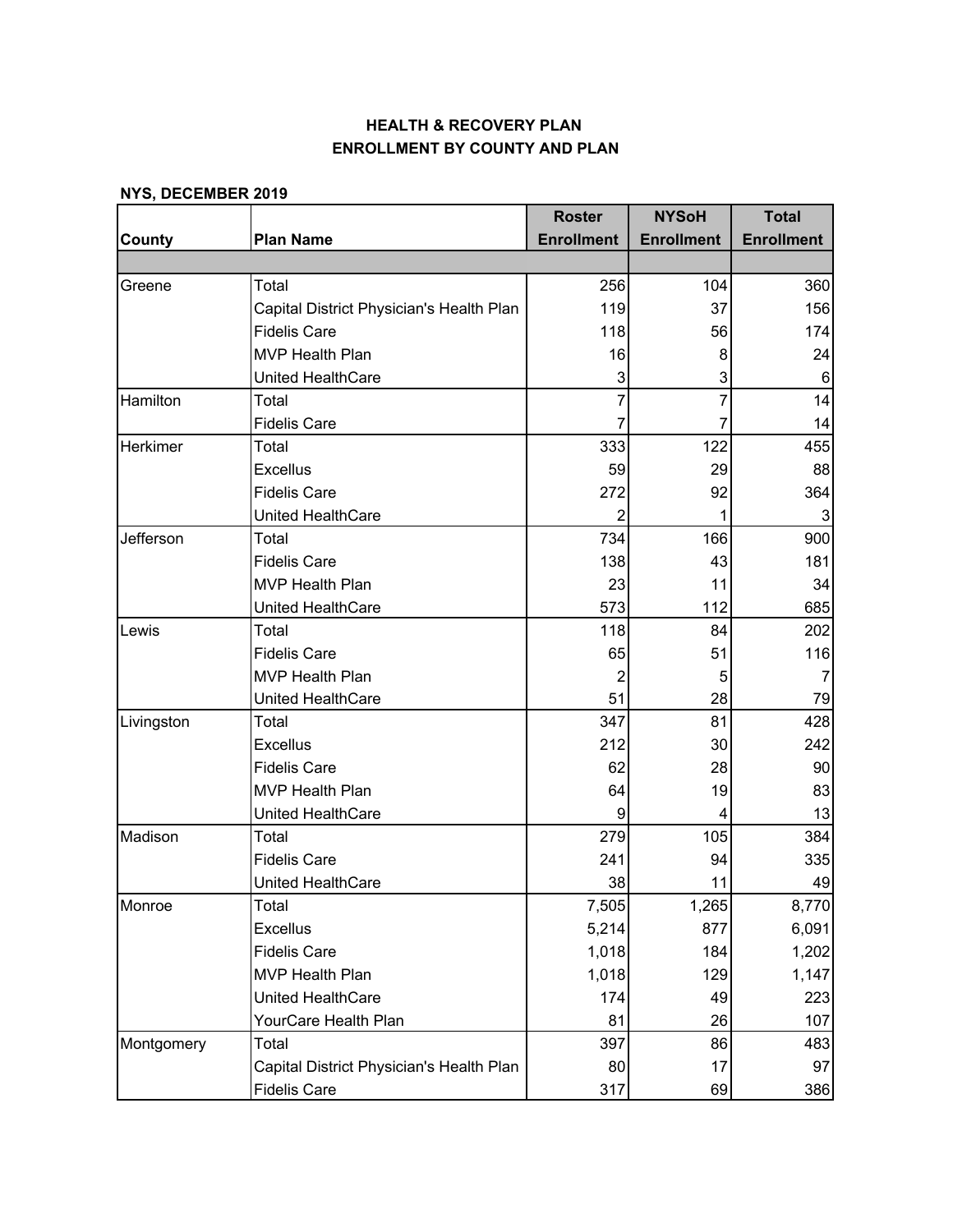|          |                                | <b>Roster</b>     | <b>NYSoH</b>      | <b>Total</b>      |
|----------|--------------------------------|-------------------|-------------------|-------------------|
| County   | <b>Plan Name</b>               | <b>Enrollment</b> | <b>Enrollment</b> | <b>Enrollment</b> |
|          |                                |                   |                   |                   |
| Nassau   | Total                          | 2,017             | 1,040             | 3,057             |
|          | Affinity Health Plan           | 165               | 60                | 225               |
|          | <b>Fidelis Care</b>            | 483               | 230               | 713               |
|          | <b>HealthFirst</b>             | 393               | 219               | 612               |
|          | <b>Health Plus</b>             | 199               | 120               | 319               |
|          | <b>HIP of Greater New York</b> | 398               | 150               | 548               |
|          | United HealthCare              | 379               | 261               | 640               |
| Niagara  | Total                          | 1,365             | 499               | 1,864             |
|          | <b>Fidelis Care</b>            | 1,295             | 473               | 1,768             |
|          | United HealthCare              | 70                | 26                | 96                |
| Oneida   | Total                          | 1,761             | 448               | 2,209             |
|          | <b>Excellus</b>                | 323               | 91                | 414               |
|          | <b>Fidelis Care</b>            | 1,308             | 320               | 1,628             |
|          | <b>MVP Health Plan</b>         | 22                | 26                | 48                |
|          | United HealthCare              | 108               | 11                | 119               |
| Onondaga | Total                          | 3,258             | 911               | 4,169             |
|          | <b>Excellus</b>                | 16                | 8                 | 24                |
|          | <b>Fidelis Care</b>            | 1,584             | 595               | 2,179             |
|          | Molina Healthcare              | 1,177             | 186               | 1,363             |
|          | United HealthCare              | 481               | 122               | 603               |
| Ontario  | Total                          | 451               | 167               | 618               |
|          | <b>Excellus</b>                | 347               | 118               | 465               |
|          | <b>Fidelis Care</b>            | 64                | 31                | 95                |
|          | <b>MVP Health Plan</b>         | 30                | 10                | 40                |
|          | United HealthCare              | 8                 | 8                 | 16                |
|          | YourCare Health Plan           | 2                 | 0                 | 2                 |
| Orange   | Total                          | 1,153             | 597               | 1,750             |
|          | Affinty Health Plan            | 284               | 79                | 363               |
|          | <b>Fidelis Care</b>            | 260               | 181               | 441               |
|          | <b>HealthFirst</b>             | 1                 |                   | 2                 |
|          | MVP Health Plan                | 566               | 311               | 877               |
|          | United HealthCare              | 42                | 25                | 67                |
| Orleans  | Total                          | 175               | 63                | 238               |
|          | <b>Excellus</b>                | 83                | 25                | 108               |
|          | <b>Fidelis Care</b>            | 86                | 33                | 119               |
|          | United HealthCare              | $\,6$             | $\sqrt{5}$        | 11                |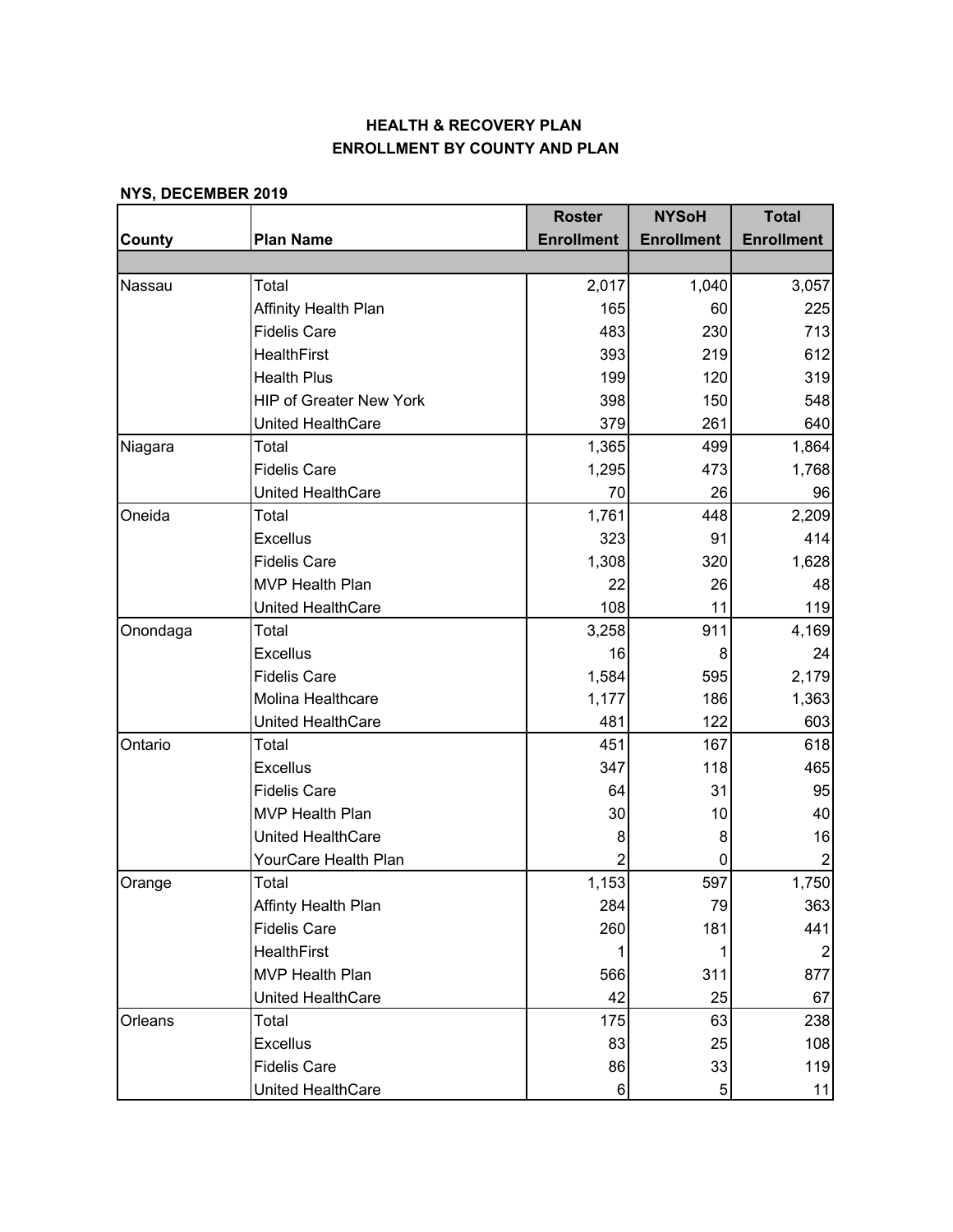|              |                                          | <b>Roster</b>     | <b>NYSoH</b>      | <b>Total</b>      |
|--------------|------------------------------------------|-------------------|-------------------|-------------------|
| County       | <b>Plan Name</b>                         | <b>Enrollment</b> | <b>Enrollment</b> | <b>Enrollment</b> |
|              |                                          |                   |                   |                   |
| Oswego       | Total                                    | 761               | 208               | 969               |
|              | <b>Fidelis Care</b>                      | 594               | 178               | 772               |
|              | United HealthCare                        | 167               | 30                | 197               |
| Otsego       | Total                                    | 229               | 80                | 309               |
|              | <b>Excellus</b>                          | 83                | 22                | 105               |
|              | <b>Fidelis Care</b>                      | 146               | 58                | 204               |
| Putnam       | Total                                    | 129               | 114               | 243               |
|              | <b>Fidelis Care</b>                      | 114               | 86                | 200               |
|              | <b>HealthPlus</b>                        | 10                | 16                | 26                |
|              | <b>MVP Health Plan</b>                   | 5                 | 12                | 17                |
| Rensselaer   | Total                                    | 857               | 251               | 1,108             |
|              | Capital District Physician's Health Plan | 575               | 131               | 706               |
|              | <b>Fidelis Care</b>                      | 247               | 103               | 350               |
|              | <b>MVP Health Plan</b>                   | 23                | 16                | 39                |
|              | United HealthCare                        | 12                |                   | 13                |
| Rockland     | Total                                    | 539               | 239               | 778               |
|              | Affinity Health Plan                     | 91                | 27                | 118               |
|              | <b>Fidelis Care</b>                      | 268               | 129               | 397               |
|              | <b>MVP Health Plan</b>                   | 163               | 67                | 230               |
|              | United HealthCare                        | 17                | 16                | 33                |
| St. Lawrence | Total                                    | 781               | 237               | 1,018             |
|              | <b>Fidelis Care</b>                      | 596               | 199               | 795               |
|              | <b>United HealthCare</b>                 | 185               | 38                | 223               |
| Saratoga     | Total                                    | 466               | 296               | 762               |
|              | Capital District Physician's Health Plan | 277               | 140               | 417               |
|              | <b>Fidelis Care</b>                      | 180               | 136               | 316               |
|              | MVP Health Plan                          | 9                 | 20                | 29                |
| Schenectady  | Total                                    | 1,141             | 323               | 1,464             |
|              | Capital District Physician's Health Plan | 557               | 121               | 678               |
|              | <b>Fidelis Care</b>                      | 529               | 171               | 700               |
|              | MVP Health Plan                          | 42                | 29                | 71                |
|              | United HealthCare                        | 13                | $\overline{c}$    | 15                |
| Schoharie    | Total                                    | 145               | 55                | 200               |
|              | Capital District Physician's Health Plan | 84                | 29                | 113               |
|              | <b>Fidelis Care</b>                      | 61                | 26                | 87                |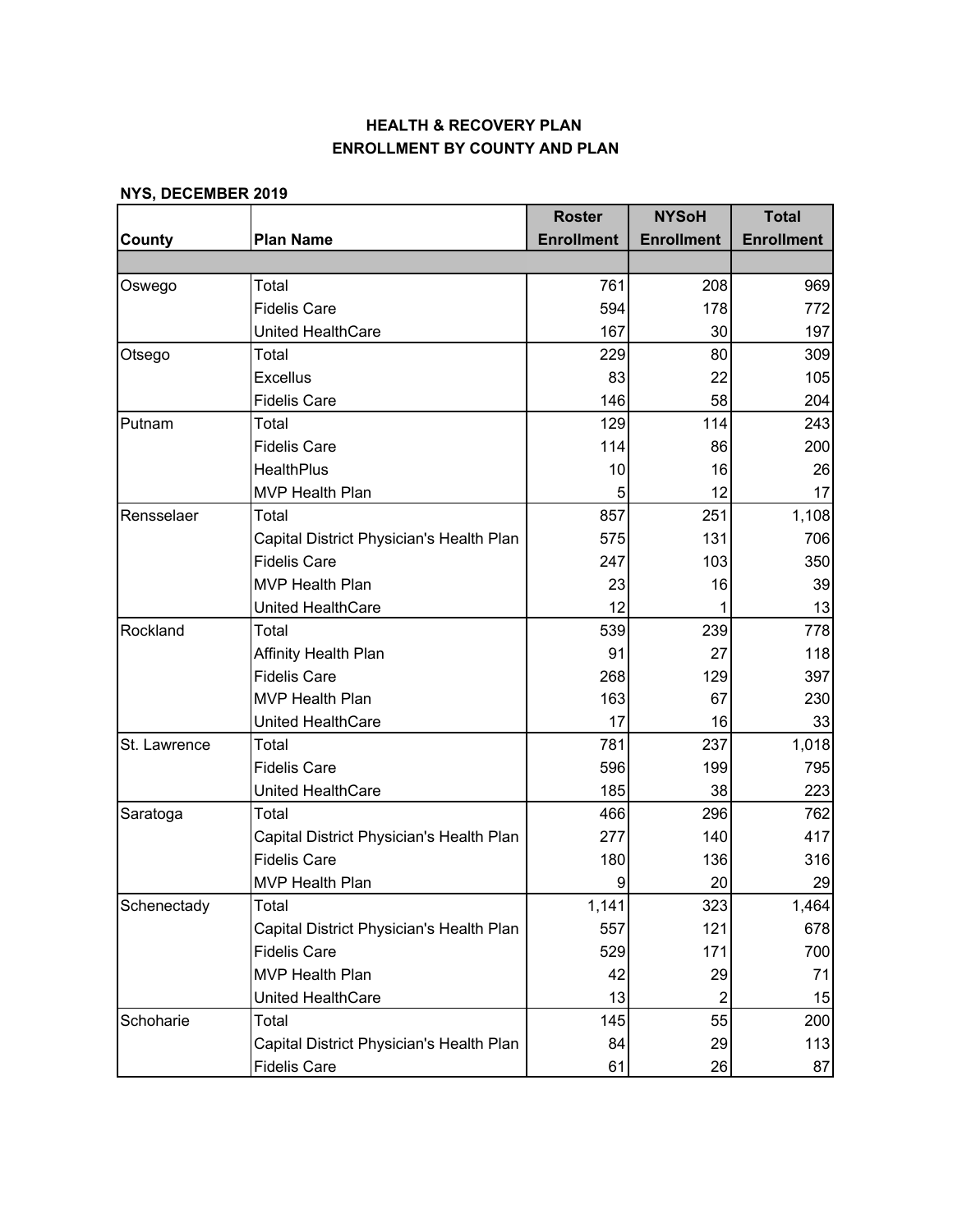|                 |                                          | <b>Roster</b>     | <b>NYSoH</b>      | <b>Total</b>      |
|-----------------|------------------------------------------|-------------------|-------------------|-------------------|
| County          | <b>Plan Name</b>                         | <b>Enrollment</b> | <b>Enrollment</b> | <b>Enrollment</b> |
|                 |                                          |                   |                   |                   |
| Schuyler        | Total                                    | 78                | 28                | 106               |
|                 | <b>Fidelis Care</b>                      | 78                | 28                | 106               |
| Seneca          | Total                                    | 186               | 52                | 238               |
|                 | <b>Excellus</b>                          | 147               | 34                | 181               |
|                 | <b>Fidelis Care</b>                      | 22                | 10                | 32                |
|                 | <b>United HealthCare</b>                 | 17                | 8                 | 25                |
| Steuben         | Total                                    | 573               | 184               | 757               |
|                 | <b>Fidelis Care</b>                      | 573               | 184               | 757               |
| <b>Suffolk</b>  | Total                                    | 4,103             | 2,157             | 6,260             |
|                 | Affinity Health Plan                     | 319               | 131               | 450               |
|                 | <b>Fidelis Care</b>                      | 1,058             | 535               | 1,593             |
|                 | <b>HealthFirst</b>                       | 1,153             | 485               | 1,638             |
|                 | <b>HIP of Greater New York</b>           | 547               | 231               | 778               |
|                 | United HealthCare                        | 1,026             | 775               | 1,801             |
| Sullivan        | Total                                    | 387               | 207               | 594               |
|                 | <b>Fidelis Care</b>                      | 119               | 58                | 177               |
|                 | <b>HealthFirst</b>                       | 1                 | $\mathbf 0$       | 1                 |
|                 | <b>MVP Health Plan</b>                   | 267               | 149               | 416               |
| Tioga           | Total                                    | 187               | 52                | 239               |
|                 | Capital District Physician's Health Plan | 41                | 6                 | 47                |
|                 | <b>Fidelis Care</b>                      | 135               | 42                | 177               |
|                 | United HealthCare                        | 11                | 4                 | 15                |
| <b>Tompkins</b> | Total                                    | 374               | 134               | 508               |
|                 | <b>Fidelis Care</b>                      | 222               | 106               | 328               |
|                 | Molina Healthcare                        | 152               | 28                | 180               |
| Ulster          | Total                                    | 682               | 335               | 1,017             |
|                 | <b>Fidelis Care</b>                      | 249               | 147               | 396               |
|                 | <b>MVP Health Plan</b>                   | 402               | 170               | 572               |
|                 | United HealthCare                        | 31                | 18                | 49                |
| Warren          | Total                                    | 252               | 136               | 388               |
|                 | Capital District Physician's Health Plan | 12                | 8                 | 20                |
|                 | <b>Fidelis Care</b>                      | 211               | 113               | 324               |
|                 | <b>MVP Health Plan</b>                   | 16                | 12                | 28                |
|                 | United HealthCare                        | 13                | 3 <sup>1</sup>    | 16                |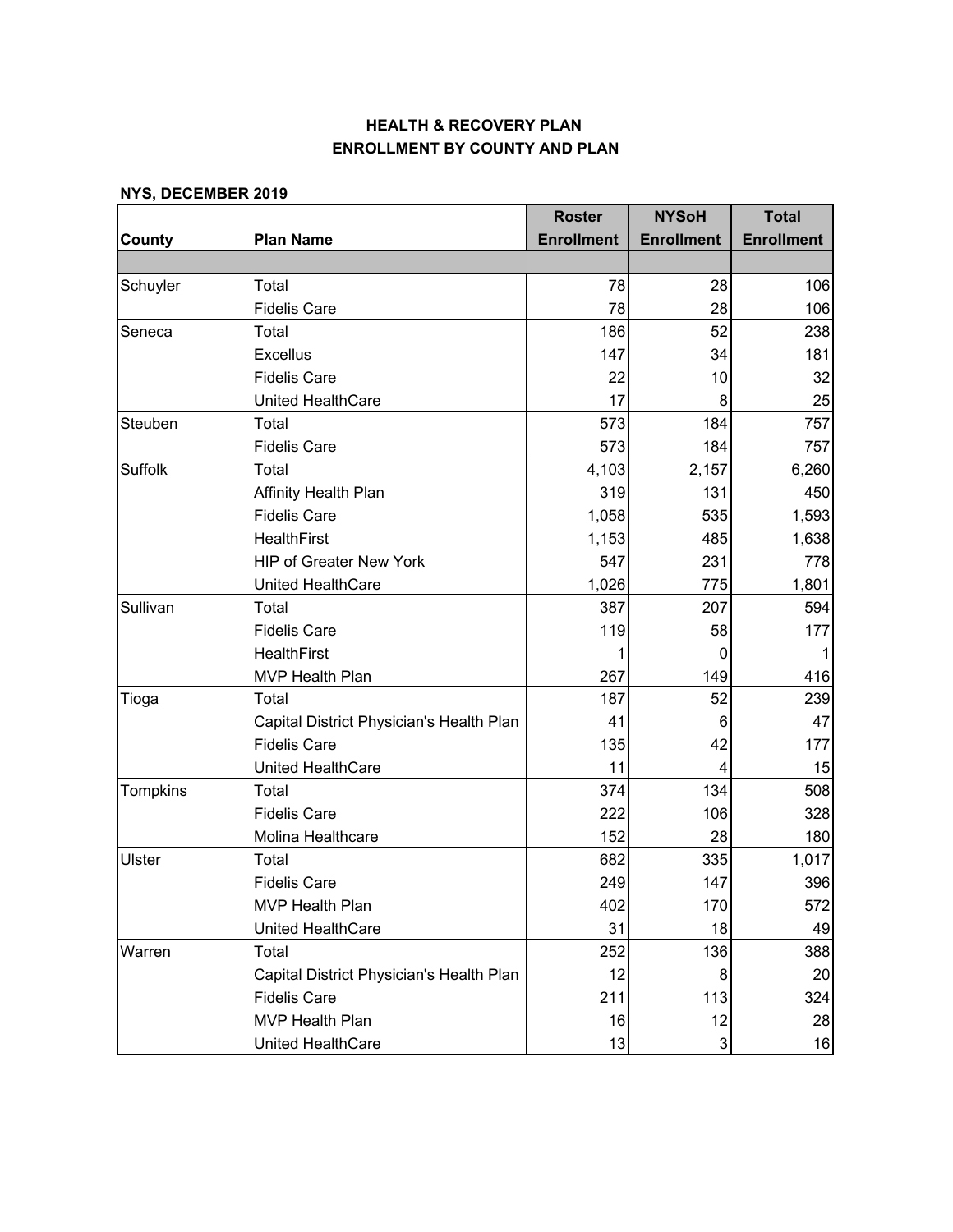|                      |                                          | <b>Roster</b>     | <b>NYSoH</b>      | <b>Total</b>      |
|----------------------|------------------------------------------|-------------------|-------------------|-------------------|
| County               | <b>Plan Name</b>                         | <b>Enrollment</b> | <b>Enrollment</b> | <b>Enrollment</b> |
|                      |                                          |                   |                   |                   |
| Washington           | Total                                    | 243               | 122               | 365               |
|                      | Capital District Physician's Health Plan | 55                | 21                | 76                |
|                      | <b>Fidelis Care</b>                      | 186               | 94                | 280               |
|                      | <b>MVP Health Plan</b>                   | $\overline{2}$    |                   | 9                 |
| Wayne                | Total                                    | 485               | 152               | 637               |
|                      | <b>Excellus</b>                          | 383               | 95                | 478               |
|                      | <b>Fidelis Care</b>                      | 90                | 48                | 138               |
|                      | United HealthCare                        | 12                | 9                 | 21                |
| Westchester          | Total                                    | 3,147             | 919               | 4,066             |
|                      | Affinity Health Plan                     | 422               | 121               | 543               |
|                      | <b>Fidelis Care</b>                      | 815               | 348               | 1,163             |
|                      | <b>HealthFirst</b>                       | 15                | 8                 | 23                |
|                      | <b>HIP of Greater New York</b>           | 243               | 64                | 307               |
|                      | <b>MVP Health Plan</b>                   | 1,522             | 310               | 1,832             |
|                      | United HealthCare                        | 130               | 68                | 198               |
| Wyoming              | Total                                    | 90                | 41                | 131               |
|                      | <b>Fidelis Care</b>                      | 79                | 36                | 115               |
|                      | United HealthCare                        | 6                 | 4                 | 10                |
|                      | YourCare Health Plan                     | 5                 |                   | 6                 |
| Yates                | Total                                    | 54                | 35                | 89                |
|                      | <b>Excellus</b>                          | 35                | 26                | 61                |
|                      | <b>Fidelis Care</b>                      | 17                | 8                 | 25                |
|                      | United HealthCare                        | 2                 |                   | 3                 |
| <b>Upstate Total</b> |                                          | 51,089            | 16,691            | 67,780            |
| <b>NYC</b>           | Affinity Health Plan                     | 2,830             | 503               | 3,333             |
|                      | <b>Fidelis Care</b>                      | 9,976             | 1,623             | 11,599            |
|                      | <b>HealthFirst</b>                       | 22,937            | 3,044             | 25,981            |
|                      | HealthPlus                               | 5,781             | 906               | 6,687             |
|                      | HIP of Greater New York                  | 3,129             | 294               | 3,423             |
|                      | <b>MetroPlus</b>                         | 10,760            | 1,777             | 12,537            |
|                      | United HealthCare                        | 2,769             | 691               | 3,460             |
|                      | Total                                    | 58,182            | 8,838             | 67,020            |
|                      |                                          |                   |                   |                   |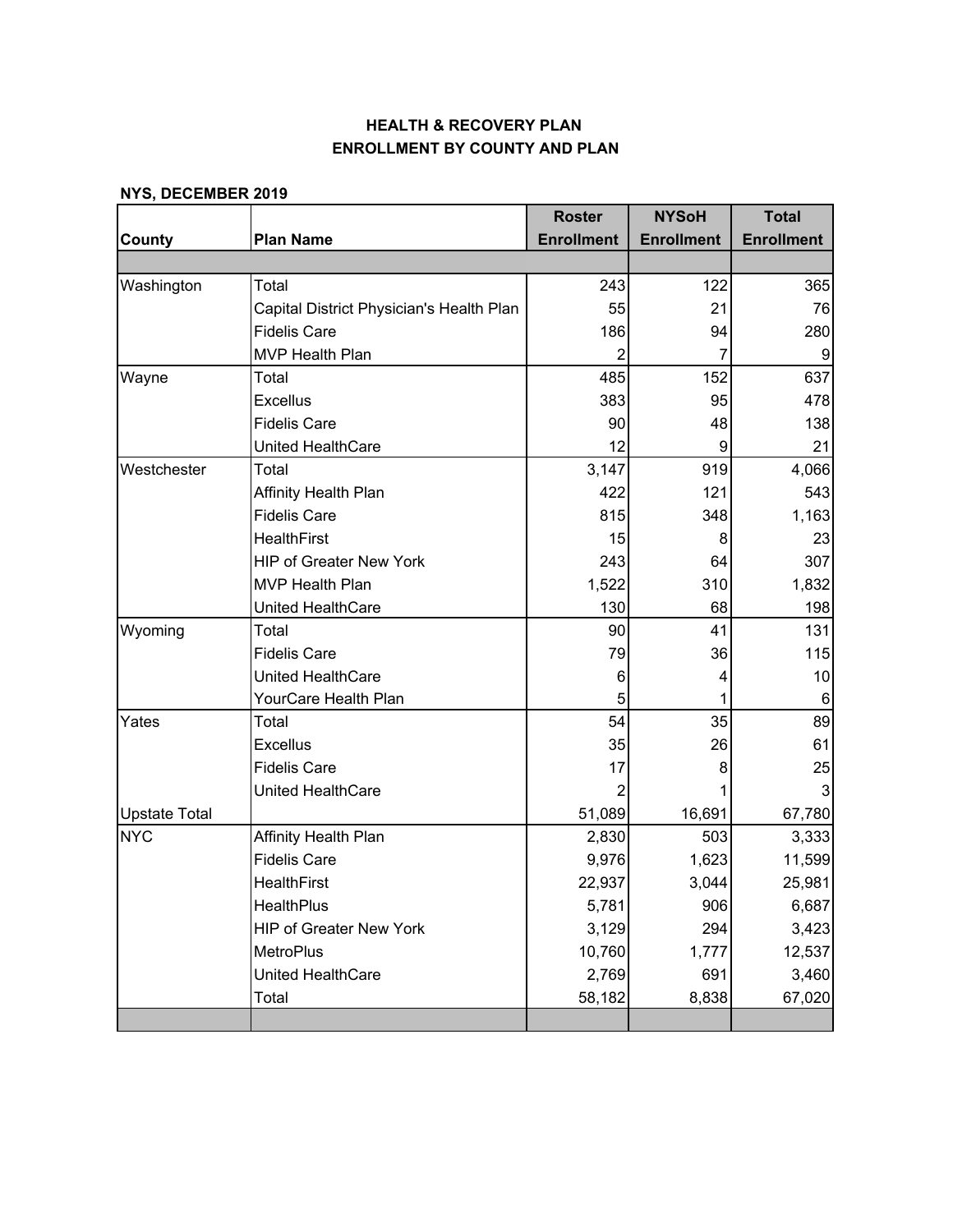#### **NYS, DECEMBER 2019**

|               |                            | <b>Roster</b>     | <b>NYSoH</b>      | <b>Total</b>      |
|---------------|----------------------------|-------------------|-------------------|-------------------|
| <b>County</b> | lPlan Name                 | <b>Enrollment</b> | <b>Enrollment</b> | <b>Enrollment</b> |
|               |                            |                   |                   |                   |
|               | <b>INYC TOTAL</b>          | 58,182            | 8,838             | 67,020            |
|               | <b>REST OF STATE TOTAL</b> | 51,089            | 16,691            | 67,780            |
|               | <b>STATE TOTAL</b>         | 109,271           | 25,529            | 134,800           |

NOTES:

(1) The source of plan enrollment counts is the primary and secondary roster reports which reflect enrollees as of the first of the month. In July 2018 NYSoH Medicaid enrollment was added to the report. The source of this data is Medicaid Data Warehouse.

(2) New plans added this month : HealthFirst - Sullivan County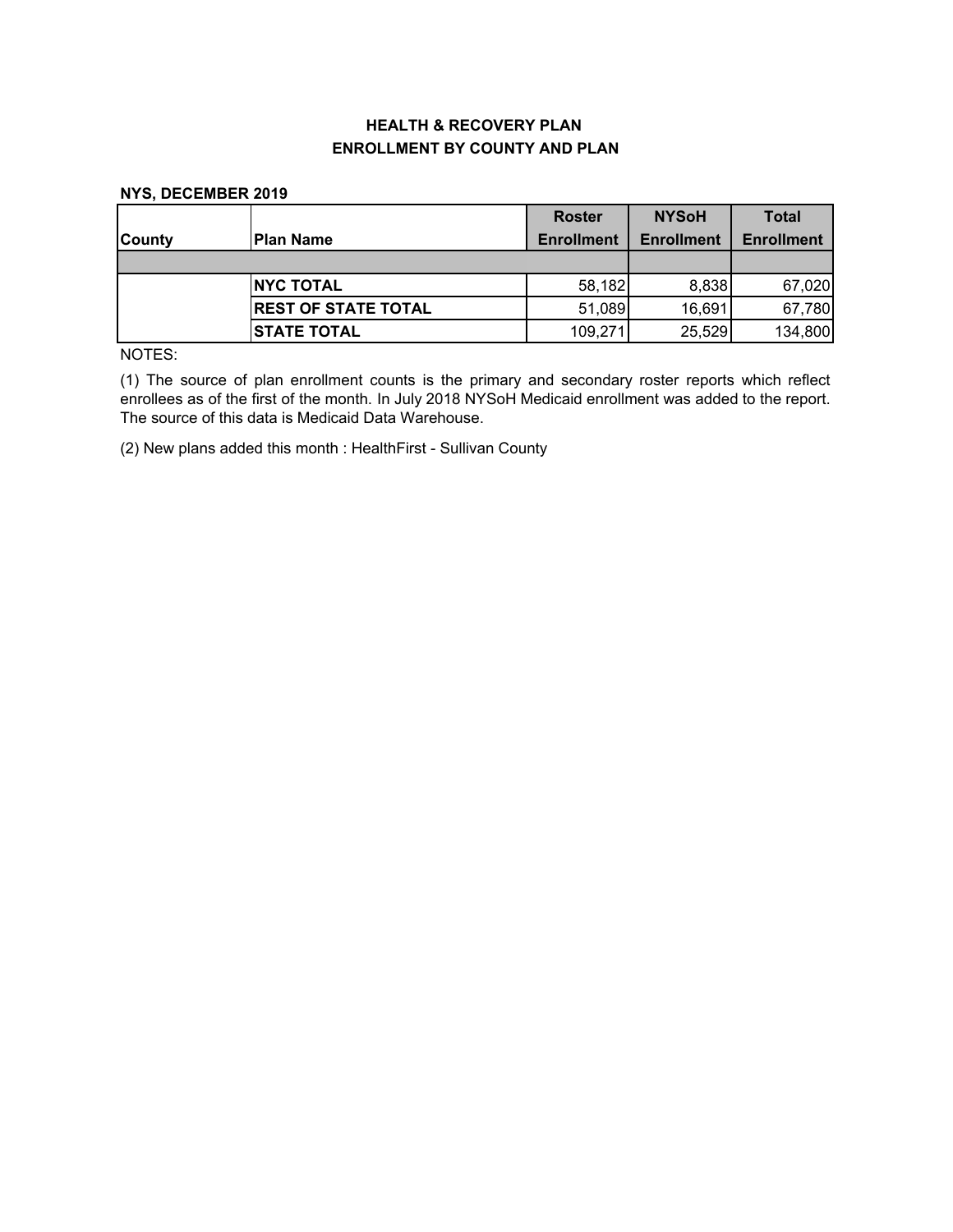## **FULLY INTEGRATED DUALS ADVANTAGE ENROLLMENT BY COUNTY AND PLAN**

## **NYS, DECEMBER 2019**

|                 |                                   | <b>Total</b>    |
|-----------------|-----------------------------------|-----------------|
| County          | <b>Plan Name</b>                  | <b>Enrolled</b> |
|                 |                                   |                 |
| Nassau          | Total                             | 164             |
|                 | ElderPlan FIDA Total Care         | 49              |
|                 | <b>HealthFirst Absolute Care</b>  | 77              |
|                 | <b>VNSNY Choice FIDA Complete</b> | 38              |
| Westchester     | Total                             | 8               |
|                 | <b>HealthFirst Absolute Care</b>  | $\overline{7}$  |
|                 | <b>River Spring</b>               | $\mathbf{1}$    |
| New York        | Total                             | 2,148           |
|                 | ElderPlan FIDA Total Care         | 222             |
|                 | <b>FIDA Care Complete</b>         | 12              |
|                 | <b>HealthFirst Absolute Care</b>  | 841             |
|                 | <b>River Spring</b>               | 11              |
|                 | SWH Whole Health                  | 89              |
|                 | <b>VNSNY Choice FIDA Complete</b> | 973             |
|                 |                                   |                 |
|                 | <b>NYC TOTAL</b>                  | 2,148           |
|                 | <b>REST OF STATE TOTAL</b>        | 172             |
|                 | <b>STATE TOTAL</b>                | 2,320           |
| <b>Boroughs</b> | <b>Bronx</b>                      | 545             |
|                 | <b>Brooklyn</b>                   | 639             |
|                 | Manhattan                         | 402             |
|                 | Queens                            | 486             |
|                 | Staten Island                     | 76              |
|                 | <b>Borough Totals</b>             | 2,148           |

NOTES:

(1) The source of plan enrollment counts is the primary and secondary roster reports which reflect enrollees as of the first of the month.

(2) New plans added this month : None